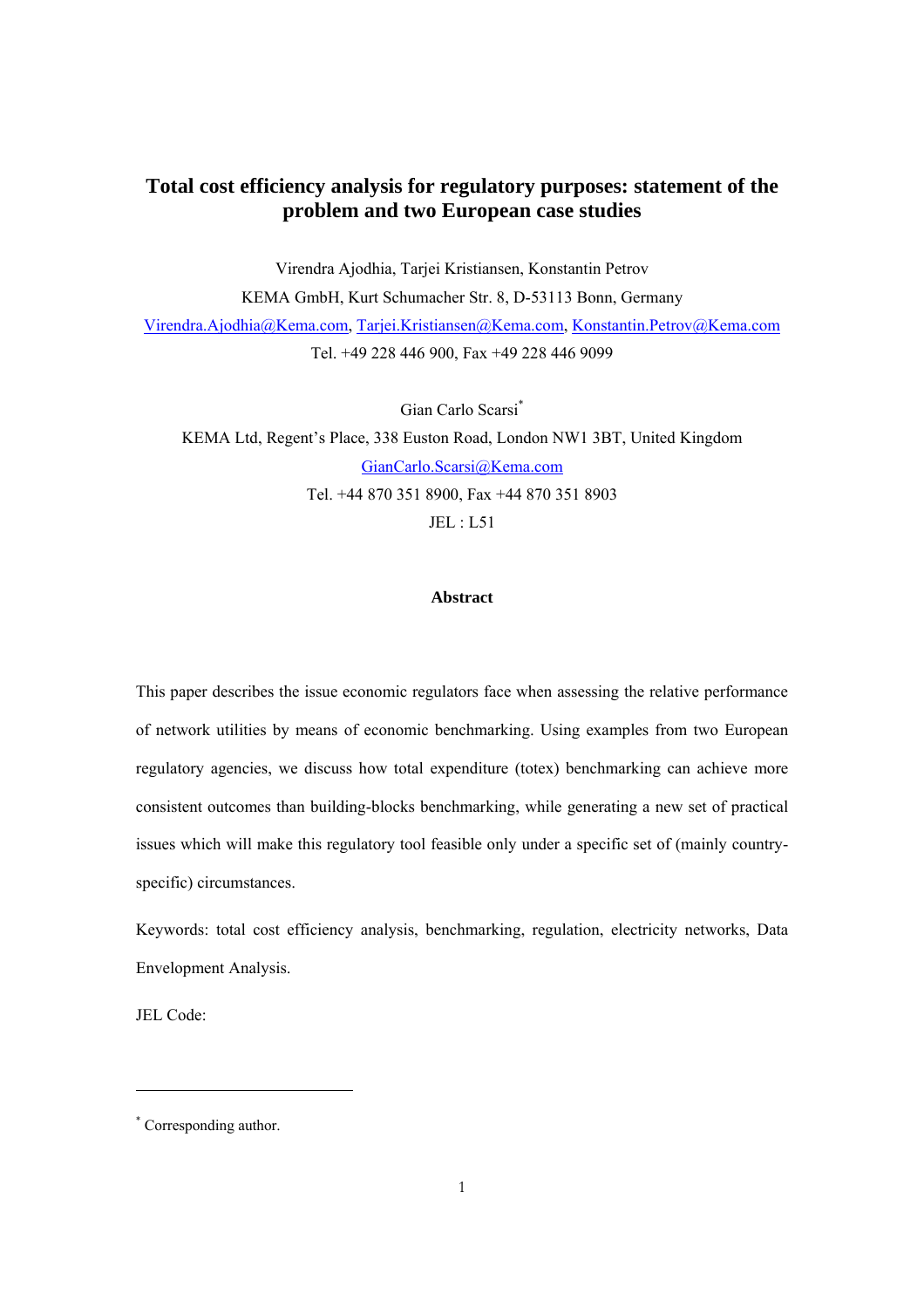#### **1 Statement of the Problem**

#### *Price-Cap Regulation*

Regulatory authorities dealing with utility sectors are faced with the issue of regulating price and quality levels for natural monopolies. Not all of the production subsets that are typical of a utility sector are naturally monopolistic. Indeed, technology and demand conditions have made large chunks of the utility realm relatively competitive today, although different conditions exist in traditional industries such as electricity, gas, and water as opposed to – say – telecoms and media. Regulating electricity and water networks, for instance, still requires a high measure of regulatory judgement as to which techniques and methods one should use to make up for the substantial lack of direct technical efficiency and cost comparability between decision units. As a result of the existence of natural monopolies in the fields of transmission and distribution of electricity and gas, regulators have resorted to various forms of either partial or total relative efficiency analysis - and even to pure yardstick competition in some cases. We will refer to this practice by the usual – albeit not entirely correct – name of "economic benchmarking".

#### *Totex Benchmarking*

Economic benchmarking can be either carried out by looking at technical variables only (for instance, the length of distribution networks, the number of serviced connections, and so on) or by examining different cost levels. Cost-based benchmarking is more popular with economic regulators because it better fits the regulatory concepts of "efficient allowed costs" and "regulatory revenue allowances" that are typical of incentive-based regulation as applied in a number or European, Asian, and South American countries.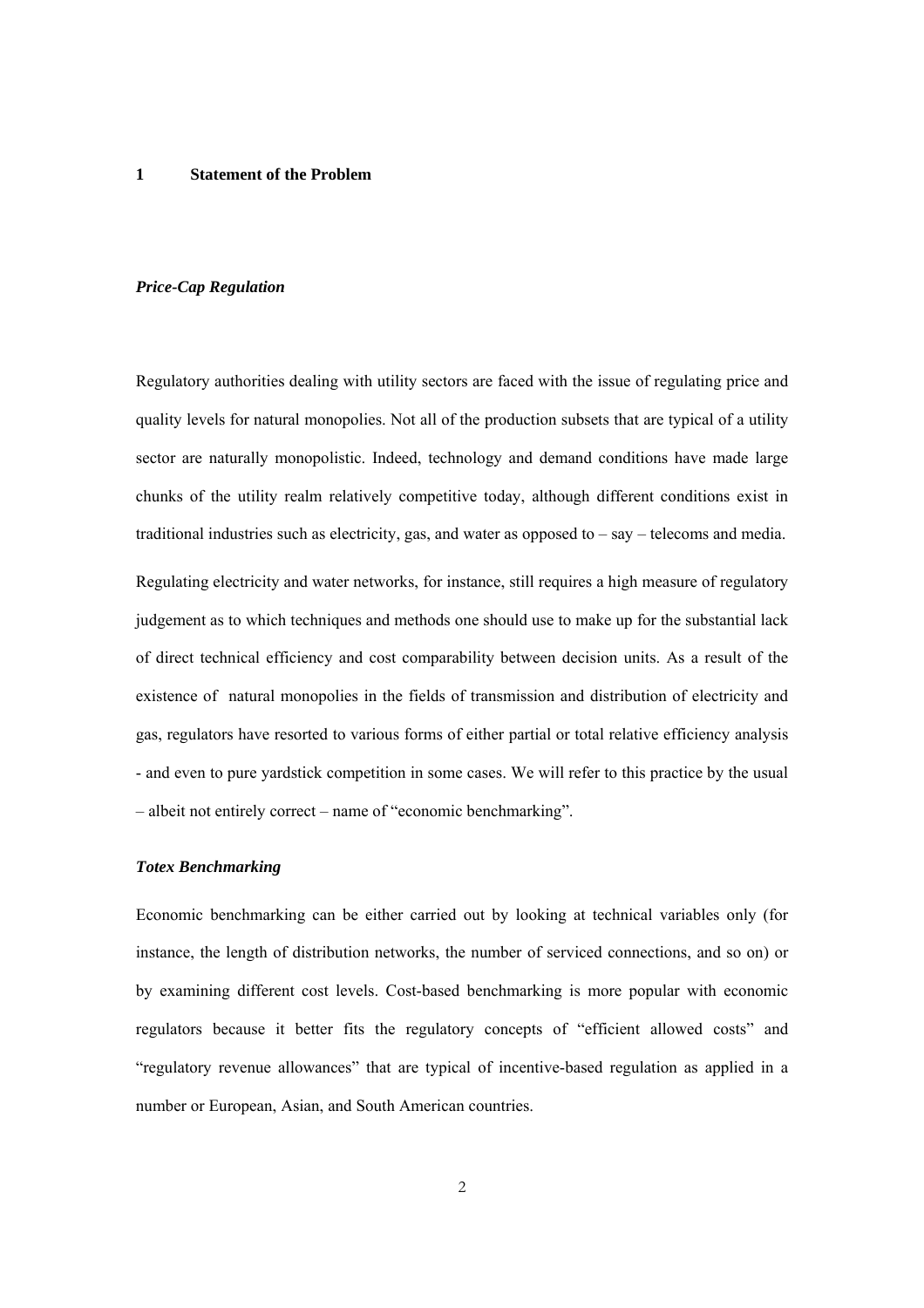Cost-based benchmarking can take place on the basis of either partial or total cost. Under the total cost or 'totex' approach, the regulator does not differentiate between opex and capex but sets the X-factor on the basis on the sum of these, i.e. on the basis of total cost (totex). In practical terms, this means that the regulator does not need to consider investment projections by the firm but instead it has to perform a benchmarking analysis of actually incurred levels of totex. The resulting efficiency scores, then, form the basis for setting future allowed totex levels.

The efficiency incentives of the totex approach stem from the fact that each regulatory period, the X-factor is set on the basis of performance achieved in previous years. If the firm manages to increase productivity, its efficiency score will be higher in future periods and consequently its Xfactor will be lower. This is an important difference as opposed to the building blocks approach, whereby assessment problems for capex projections hinder the correct determination of efficient levels of capex.

The ideal solution for regulators is to avoid any trade-offs between separate components of cost i.e. opex and capex, and to analyse relative efficiency levels of network-based utilities by just looking at total cost levels, after allowing for regional differences and other identifiable peculiarities.

However, in the real world only a handful of regulators did manage to perform total expenditure (totex) benchmarking as opposed to other partial forms of this exercise. Notoriously, the British energy regulator Ofgem has traditionally preferred the so-called 'building-blocks'<sup>1</sup> approach whereby cost levels are analysed separately according to their nature of either capital (capex) or operating (opex) expenditure. Other regulators, however, have taken a different view. Having

 $\overline{a}$ 

<sup>&</sup>lt;sup>1</sup> Under the building blocks model, the present value of the capital costs at any point in time is just equal to the level of the regulatory asset base at that time. As a result, the power of the incentives for cost reducing effort on capital expenditure depends on the responsiveness of the regulatory asset base to the capital expenditure out-turn of the regulated firm. If the regulatory asset base is adjusted ex post by an amount equal to the actual capital costs incurred by the regulated firm, the regulated firm will have little incentives to economise on capital expenditure.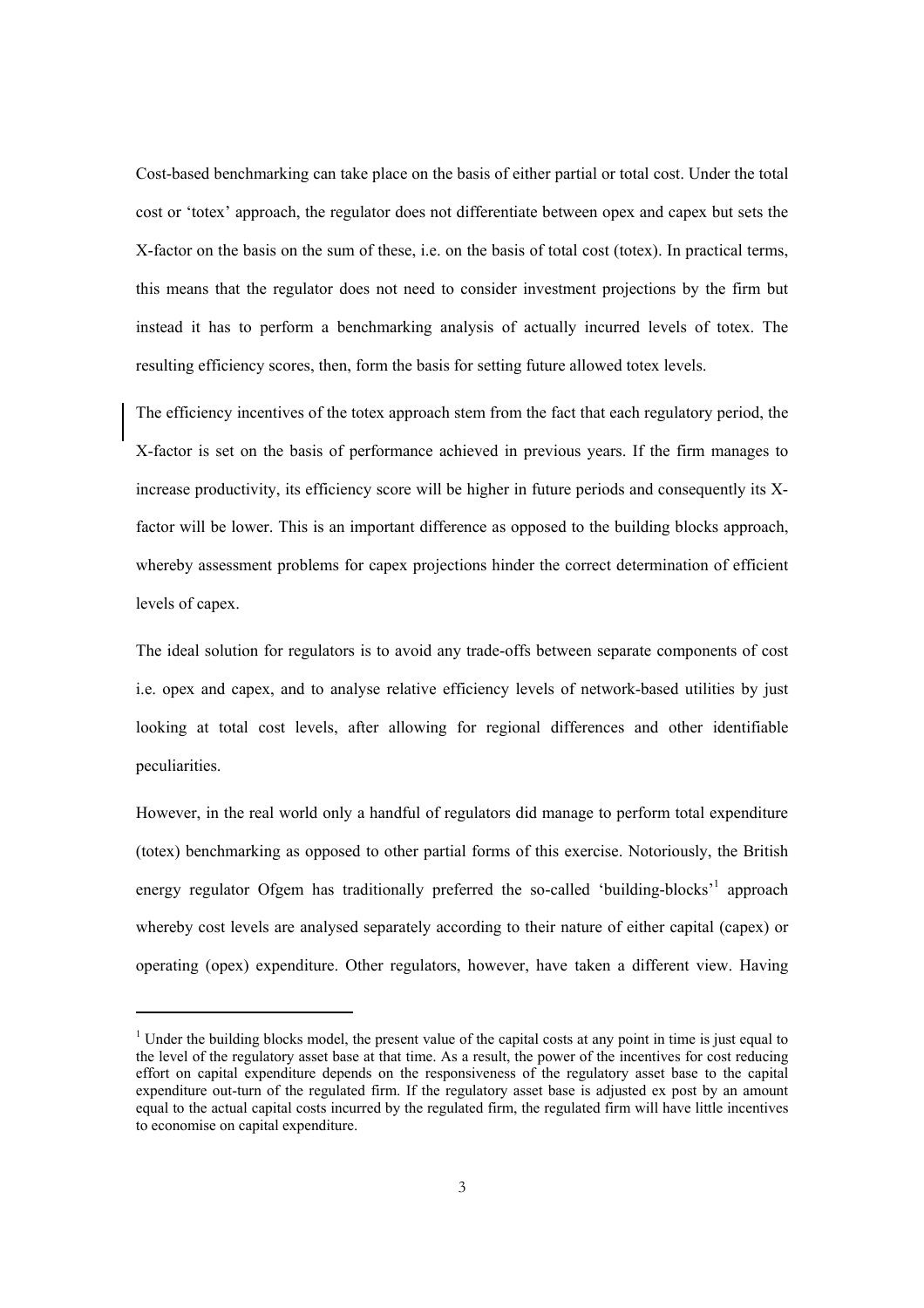recognised the 'double jeopardy' problem stemming from building-blocks benchmarking – which results from the allocative and accounting trade-off between capex and opex – such regulators have moved towards the use of totex benchmarking for the sake of setting revenue requirements, with a view – at least in one case – to applying straight yardstick competition to network operators. Finally, the application of totex-based benchmarking may be preferred for practicability reasons where a large number of network service providers (for instance in Norway, Austria and Germany) exists, and the regulator is not in the position to check the investment plans of the companies ex ante.

### *Paper Outline*

What follows is an overview of two totex benchmarking approaches that try and overcome the natural cost misallocation and allocative inefficiency bias implied by 'waterproof' opex and capex benchmarking, and the problems entailed by the subsequent construction of an infeasible total cost frontier obtained as the sum of the best feasible post-benchmarking opex and the best feasible post-benchmarking capex ('double jeopardy').

The first approach, adopted in Norway by the Norwegian Water and Energy Directorate (NVE), starts from conventional cost analysis to develop a total cost benchmarking framework with control factors that arrives at the determination of efficiency and revenue requirements for electricity distribution utilities. The second approach, developed in the Netherlands by the Dutch energy regulator DTe, is even more ambitious in that it turns total cost benchmarking into an almost completely mechanistic transposition tool to arrive at a semi-automatic yardstick competition regime. Both approaches were originally intended for electricity distribution utilities, and use Data Envelopment Analysis (DEA) (see reference 5 and 6 description) as the main benchmarking technique.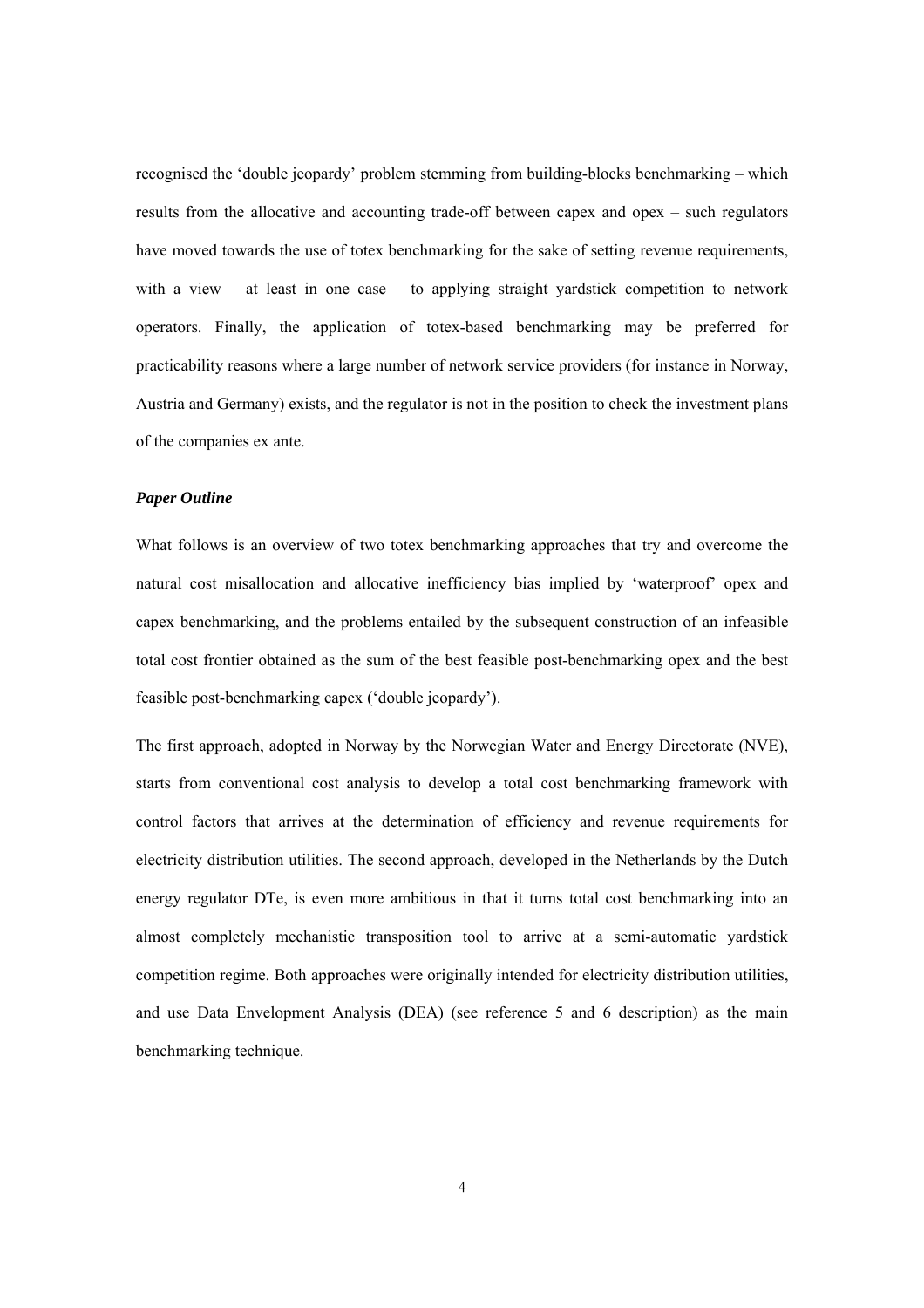The two totex benchmarking approaches are described in turn and an evaluation of the totex approach is performed. A final conclusions section draws up a few considerations for future research.

### **2 The Norwegian Totex Benchmarking Strategy**

#### *Institutional Background*

The Norwegian Water Resources and Energy Directorate (NVE) is the power industry regulator in Norway. The NVE is a directorate under the Ministry of Petroleum and Energy, with responsibility for managing the country's water and non-fossil energy resources. NVE's mandate is to ensure integrated and environmentally friendly management of the country's watercourses, to promote efficient energy markets and cost-effective energy systems, and to work to achieve a more efficient use of energy. NVE is also responsible for reducing damage caused by floods and erosion along rivers and streams.

Network regulation in Norway was based on rate-of-return regulation during the starting years 1992-1996. However, the deficiencies resulting from this approach were soon recognised. The main issues were the inefficiency caused by guaranteed cost recovery and the weak incentives for productivity improvements. This became the major reason that led to the replacement of the existing price control framework by a new incentive-based scheme in 1997. The current Norwegian regulatory system is an ex ante regulation method based on incentive regulation with the help of revenue caps. Through efficiency incentives, NVE strives to encourage network owners to reduce costs and improve their efficiency. Under the new system, network owners are no longer guaranteed full cost recovery. By establishing a system where each network owner is allowed to receive pre-determined maximal revenue, the profit will in principle be the difference between allowed revenue and actual costs. Allowed revenue requirements should cover the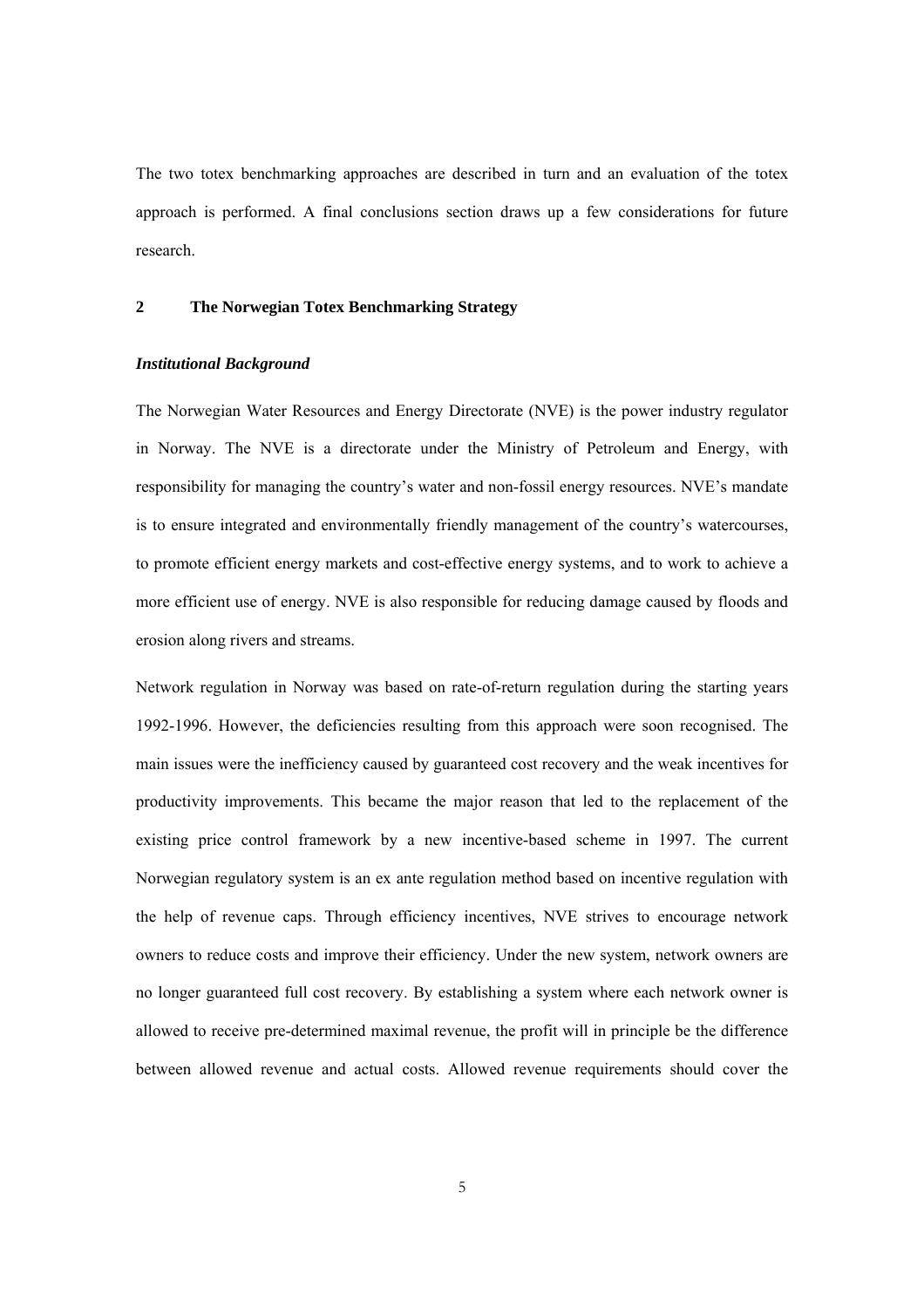networks' total costs: operation and maintenance, capital costs in the form of depreciation and return on capital invested, network losses and profit taxes.

The new regulatory model is based on revenue cap regulation, supplemented by benchmarking and profit sharing mechanisms. Initial revenue caps were determined on the basis of the distribution firms' accounts from 1994 and 1995. In 2002, NVE reset the price control for the networks keeping the general logic of the revenue-cap from the first regulatory period (1997– 2001) untouched, however adjusting some of the components and pursuing the improvement of the regulatory cap's properties.

# *Price Regulation*

Norwegian revenue cap regulation in electricity transmission and distribution contains elements of different regulatory mechanisms. It consists of cost-plus regulation with a time lag, and benchmarking plays a crucial role in determining efficiency requirements. The revenue cap is determined by:

- The revenue cap from the preceding year, or primarily the cost in the first year of the regulation period, plus a standard return on capital for the same year;
- An expected efficiency improvement parameter, benchmarking-based; and
- An annual correction factor intended to provide an additional revenue as a function of pre-specified cost drivers.

The fact that the revenue cap is affected by these factors makes it possible for the grid owner to influence its return, not only by decreasing costs but also by operating and maintaining the grid in such a way to ease the revenue cap.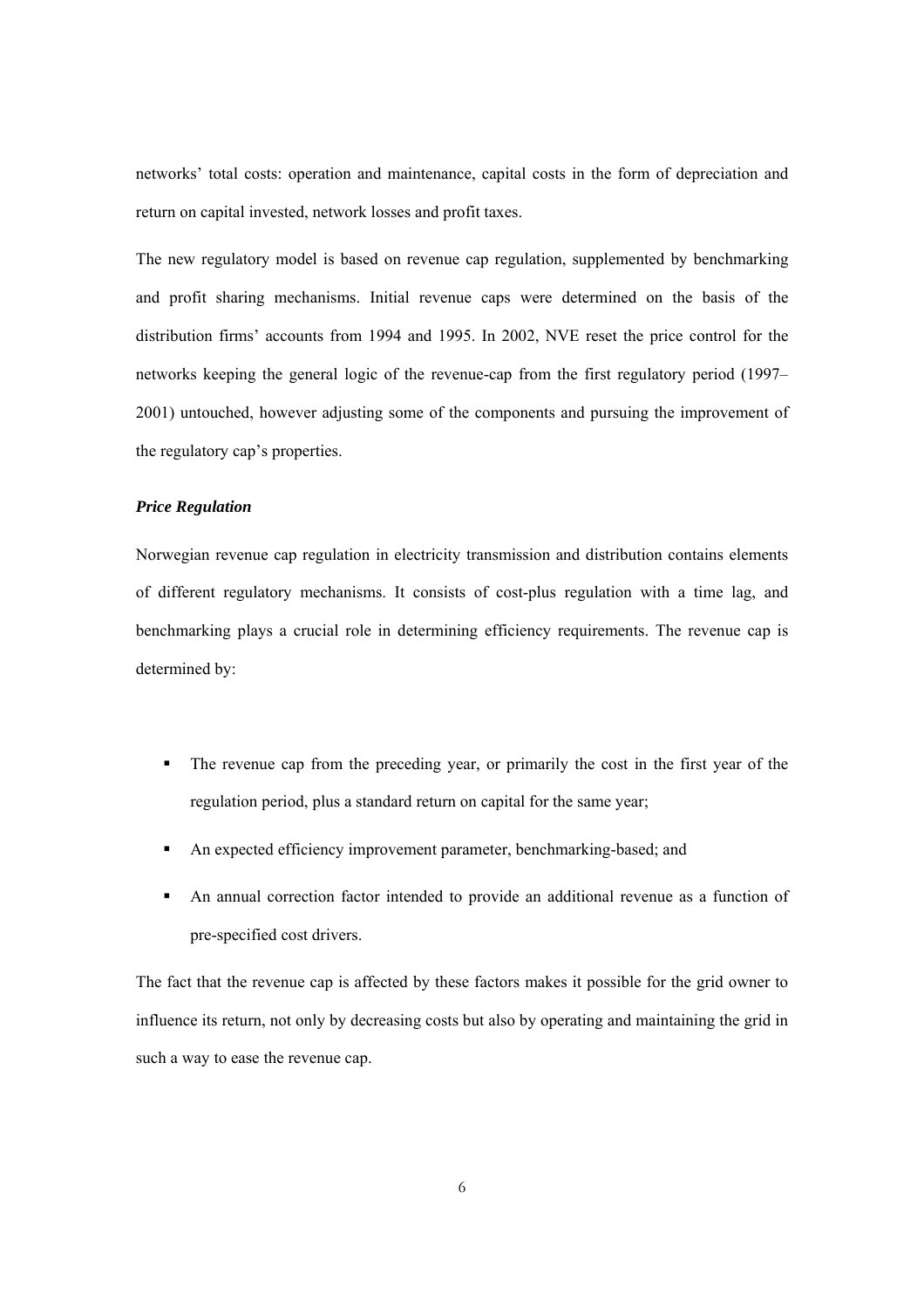The initial revenue values consist of the average operating and maintenance costs, depreciation, return<sup>2</sup> on invested capital (book value  $+1\%$  to allow for working capital), and average grid losses. The market price for power is used to assess the value of grid losses.

In the first revenue cap period (1997-2001), the initial revenue caps were determined on the basis of the grid companies' accounts from 1994 and 1995, according to the following formula:

$$
IT_e = DV + AVS + AVK + NT,
$$

where  $IT_e$  is the initial revenue cap determined by operating and maintenance costs  $(DV)$ , depreciation (AVS), return on invested capital (*AVK*) and costs associated with energy losses (*NT*).  $NT = NT_{MWh} \cdot P$ , where NT<sub>MWh</sub> denotes losses in MWh, and *P* is the average system price of energy during the whole year as gleaned from the NordPool spot market.

The dynamic time adjustment of the allowed revenue for the grids was based on the following formula:

$$
IT_{e,n} = ((IT_{e,n-1} - NT_{n-1}) \cdot \left(\frac{KPI_n}{KPI_{n-1}}\right) + NT_{MWh} \cdot P_n) \cdot (1 - EFK) \cdot \left(1 + \frac{\Delta LE_{a,n}}{2}\right),
$$

where:

j

*IT* is the starting revenue or cost;

*KPI* is the consumer price index;

*EFK* is the efficiency requirement calculated at the beginning of the regulatory period by means of Data Envelopment Analysis (DEA);

∆*LE* is the percentage increase in transported energy on a year-on-year basis; and

 $2$  NVE annually sets a reference interest rate based on the long-term risk-free interest rate plus a risk premium. The reference interest rate, *rn*, is the basis for the return. The basis for the risk free interest rate is the ST4X index from the Oslo Stock Exchange. The risk premium is valued at 2%.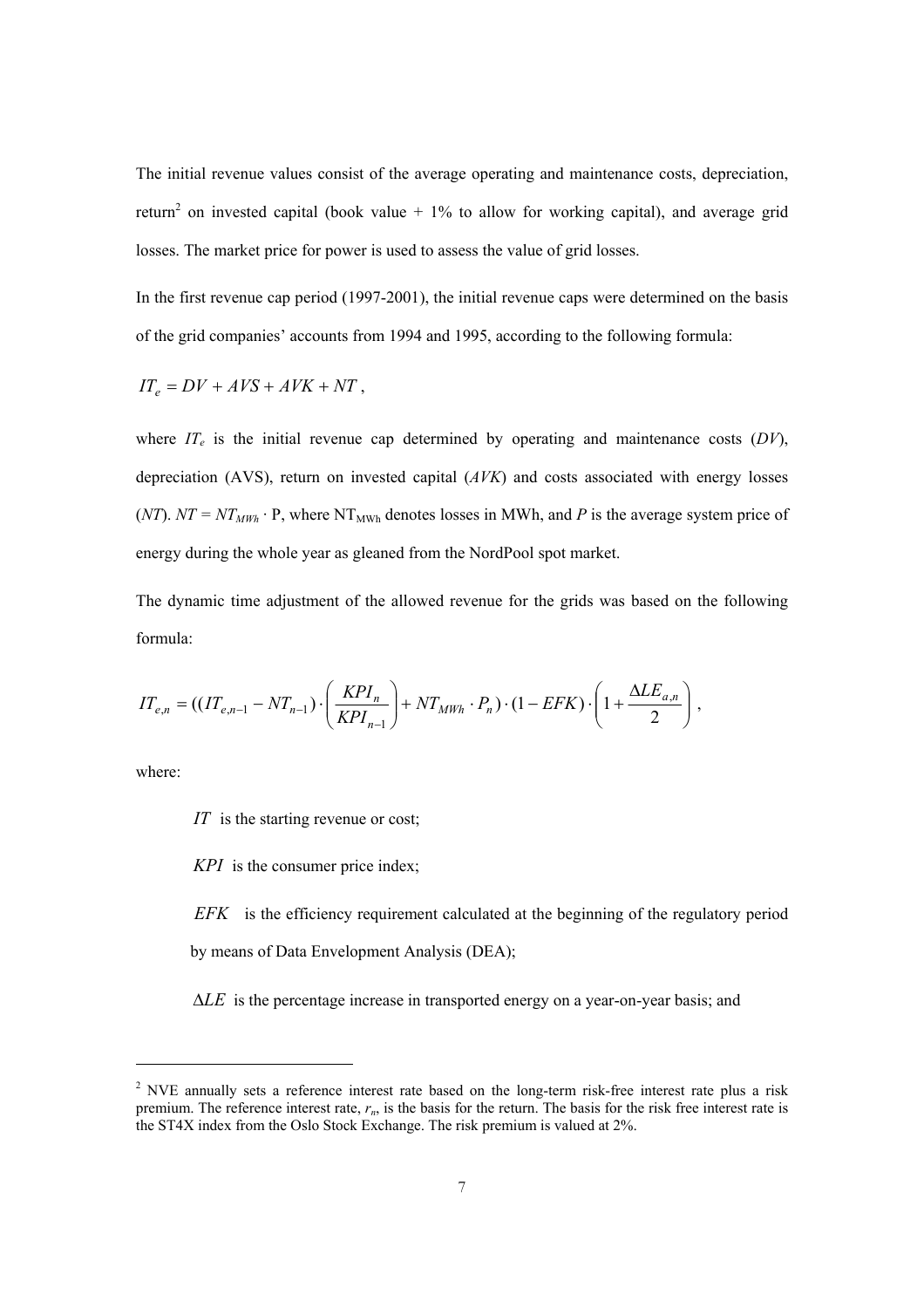*n* is the index for the year.

The initial revenue is annually adjusted for inflation, required efficiency increase and by the term  $(1+1/2.\Delta$  LE<sub>an</sub>). The latter is designed to provide an additional revenue to the regulated grid companies that would contribute to the additional OPEX and CAPEX incurred by the companies because of the increasing volume of transported energy. The anticipated efficiency improvement includes:

- An individual efficiency increase component measured via DEA on inter-company comparisons; and
- A general efficiency increase component imposed exogenously by NVE and reflecting the general technological improvement in the industry.

The current revenue cap scheme (2002-2006), with initial cost values taken from 1996-1999, is slightly different from the above description. Amongst other things, the last term in the formula was removed and replaced by a new term (*Just*) that adjusts for new investment whereas the increase in transported energy was supplemented by a second driver, namely the relative increase in the number of buildings in each distribution area:

$$
IT_{e,n} = ((DV + AVS + AVK \cdot r_n) \cdot \left(\frac{KPI_n}{KPI_{2000}}\right) + NT_{MWh} \cdot P_n) \cdot (1 - EFK) \cdot + \text{Just}_n^i.
$$

The Norwegian approach relies on the typical incentives to raise efficiency in the regulatory period while keeping the interim efficiency gains. The regulatory revenue reset is based on actual cost including checks for deviations between the prescribed revenue path and the actual companies' performance. In addition, the regulated grid providers are exposed to a repeated benchmarking that is aimed to eliminate inefficiencies. In the current regulation period (ending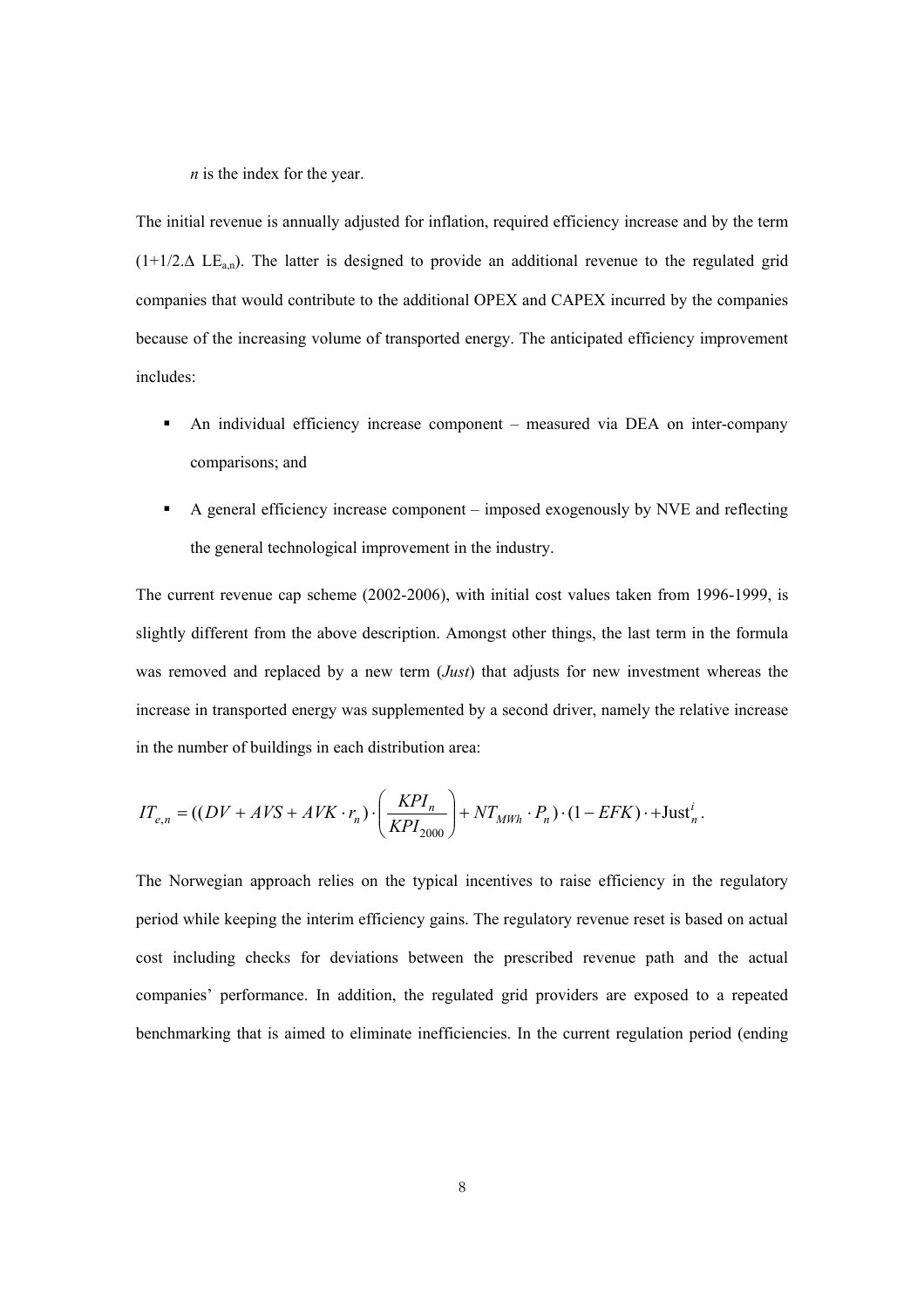2006), the grid owner cannot influence the revenue cap directly. The revenue path is decoupled by the actual cost via the application of the regulatory formula.<sup>3</sup>

If we assumed that last year's cost level is the only basis for determining the revenue cap in the current period, we would impose no cost-reducing incentives on the regulatees. What NVE does instead is to benchmark the opening level of costs via DEA, and to impose an efficient totex level objective upon all regulated companies throughout the duration of the regulatory period.

### *The Efficiency Requirement*

The efficiency requirement contained in the formula (the *EFK* term*)* is based on a DEA comparison of all distribution companies (there are more than 150 in Norway, albeit now decreasing). As regards asset values, both book asset values and replacement asset values are considered as part of the total cost DEA runs, which are then computed twice. Companies are given the 'benefit of the doubt' in that the most favourable DEA scores are used for their revenue requirement calculations after comparing the efficiency score series from the two DEA runs. The relationship between the efficiency requirement and the efficiency measurements based on DEA is mediated in such a way that the individual requirement will never exceed 3% annually for any distribution company reporting a DEA cost efficiency score of 70% or lower ('efficiency flooring'). Formally, the efficiency requirement target *EFK* is given by the formula:

 $EFK_p = 1 - (1 - (1 - KE) \cdot 0.3824)^{1/4}$ ,

j

where *KE* is the totex efficiency level for any given company calculated by DEA, which is (generously) floored at 0.70 for all distribution companies with a reported raw DEA cost efficiency score of less than 70%. For a grid owner with regulatory cost efficiency in the floored 70-100% interval then, the formula will mean that 38.24% of the individual inefficiency in the

 $3$  Differently from the UK, the revenue formula does not use any building blocks and does not include any ex-ante expenditure projections.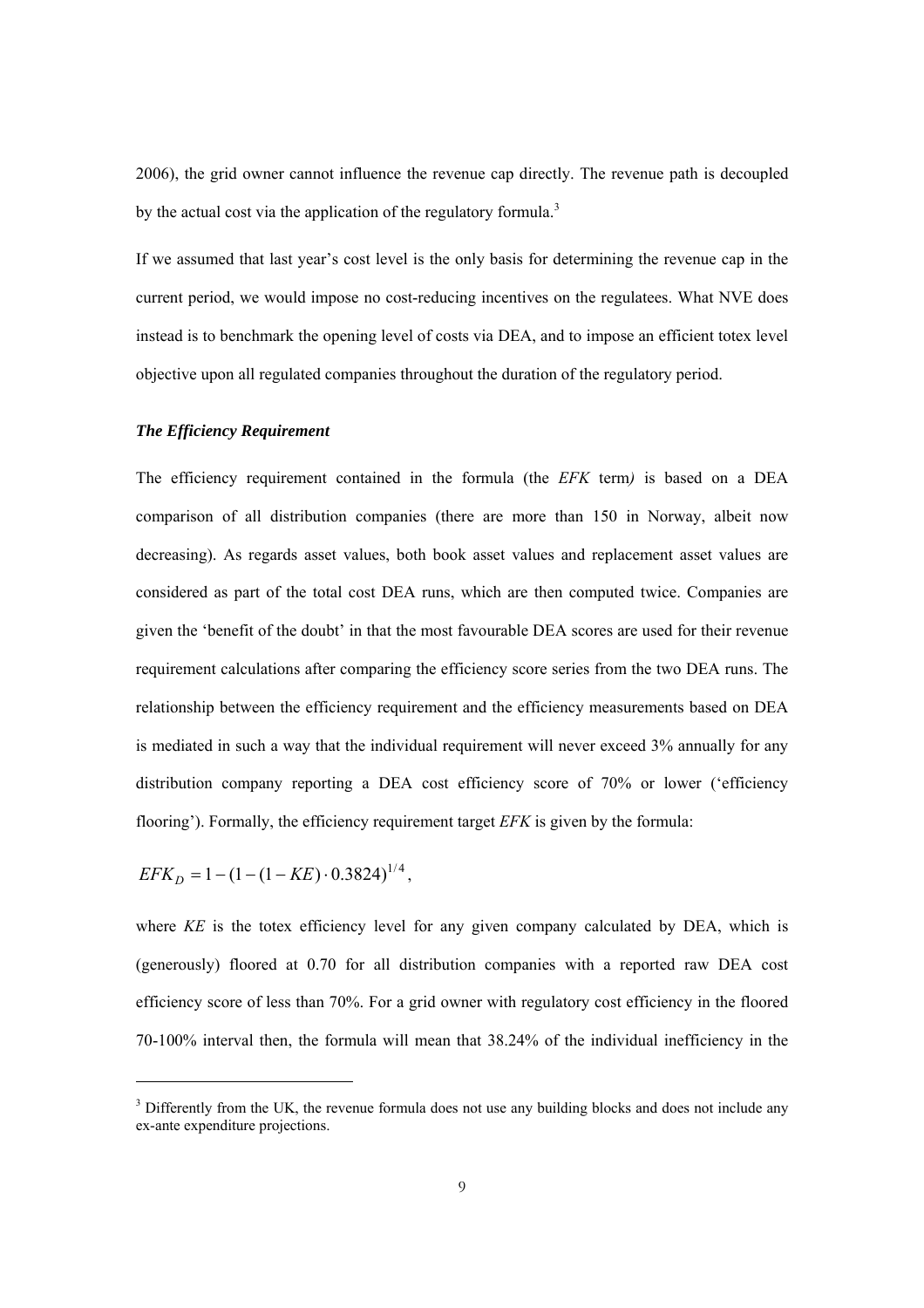distribution grid must be recovered over the regulatory time span of 4 years. Any residual inefficiency will be carried forward to the following regulatory period.

### *Dealing with New Investment*

There is an adjustment term in the revenue cap formula that exceeds the compensation implicit in the incentive to 'beat' the regulatory benchmarking-based cost target. On the assumption that new investment may be caused by an objective need resulting from changes of certain cost drivers as well as being driven by safety and system security reasons, the investment revenue adjustment element in the revenue cap formula is intended to give the companies suitable compensation for expansion investments in the grid. However, it is important that the adjustment term does not favour unnecessary and/or gold-plated new investment. In other words, the adjustment term should not incentivise the companies to influence their own revenues through uneconomic actions.

New investments involve capital costs such as depreciation and return on invested capital. The majority of such costs is already taken into account by updating the cost base for the revenue cap periodically. Cost recovery is, however, delayed in time because the updates do not occur continuously. This entails that the net present value of the implied revenues is lower than what would be necessary to cover new capital cost incurred today. The purpose of the investment adjustment term in the revenue cap is to provide continuity in terms of investment recovery. In addition, new investments may have an impact on operation and maintenance costs, grid losses, and undelivered energy. Such (arguably positive) changes will not result in changed revenue caps for the firm until the next regulatory review, and must therefore be assessed when determining the level of the ongoing adjustment term. The share of capital costs associated with a new investment that the adjustment term is supposed to cover depends on:

The real timing of investments in relation to the four-year update timetable for totex;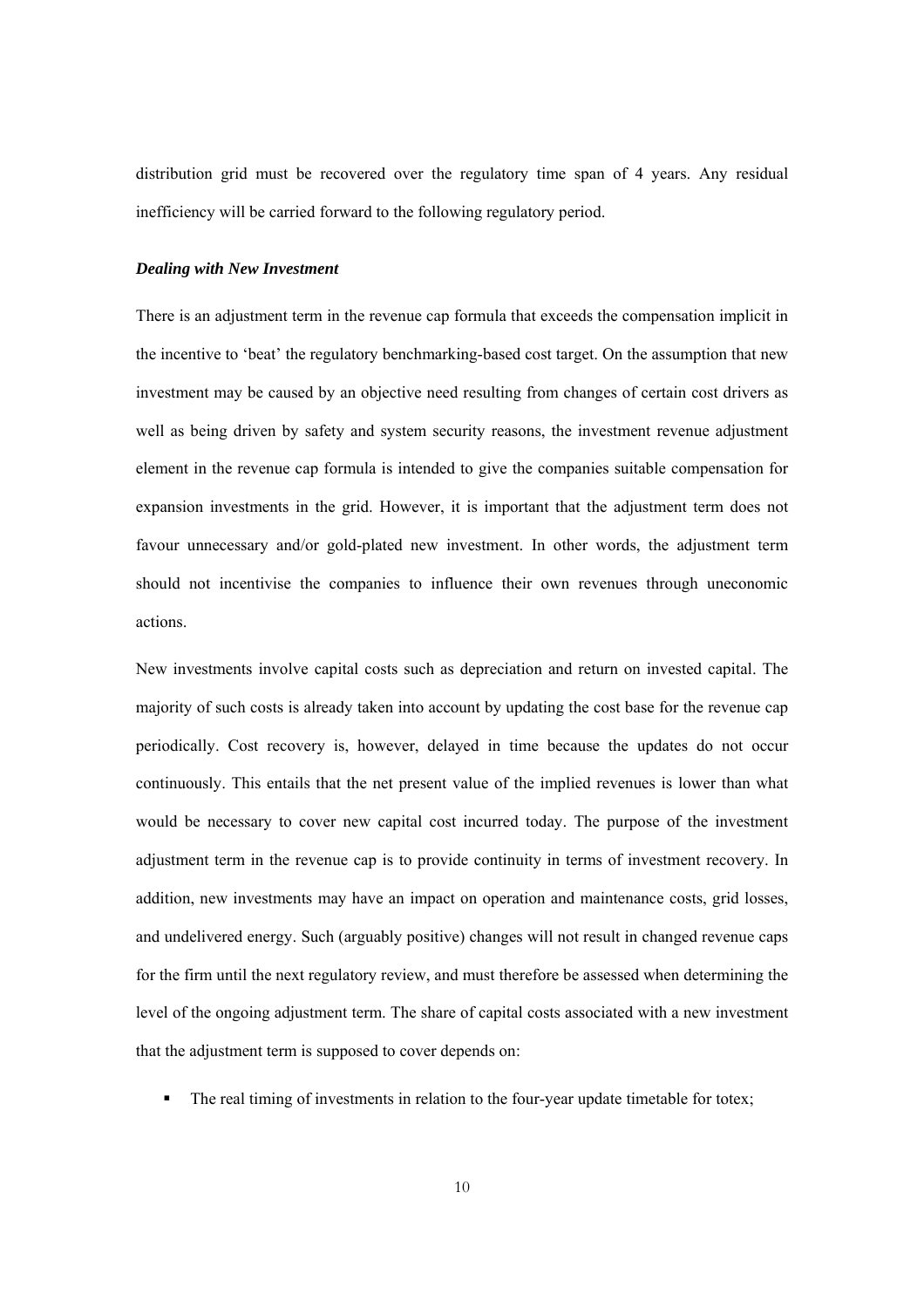- The life time of the investments;
- **Future inflation;**
- Future efficiency requirements; and
- The return on capital (discount factor) for the grid owners.

NVE has calculated that between 64.8% and 94.5% of capital costs are already covered through the four-year totex revenue cap. The adjustment term shall therefore compensate for between 5.5% (100% minus 94.5%) and 35.2% (100% minus 64.8%) of the capital costs associated with the new investments.

### **3 The Dutch Yardstick Competition Experiment**

### *Institutional Background*

Before liberalisation, electricity tariffs in the Netherlands were set by a system that closely resembled cost-plus. Under this system, tariffs were primarily based on observed costs, plus a reasonable rate of return. Although much less legalistic and explicit than in the US, the generally observed weaknesses of the traditional rate-of-return regulatory approach also applied to the Netherlands. The 1998 Electricity Act introduced a completely new approach towards price regulation. Currently, tariffs for distribution network use are regulated on the basis of a price-cap system. Tariff levels are annually adjusted by  $CPI - X$ , in which CPI is the consumer price index and the so-called X factor is the regulator's estimate of future efficiency improvements.

For the first regulatory period, from 2001 to 2003, regulator DTe's price capping scheme can be characterised as an ex ante-*cum*-benchmarking approach. Tariffs are set beforehand for a number of years on the basis of regulatory judgments about future productivity improvements as disclosed through benchmarking. For both electricity and gas network monopolies, price-cap systems have been used as a basis for setting tariffs. The strategy for setting the X factors was to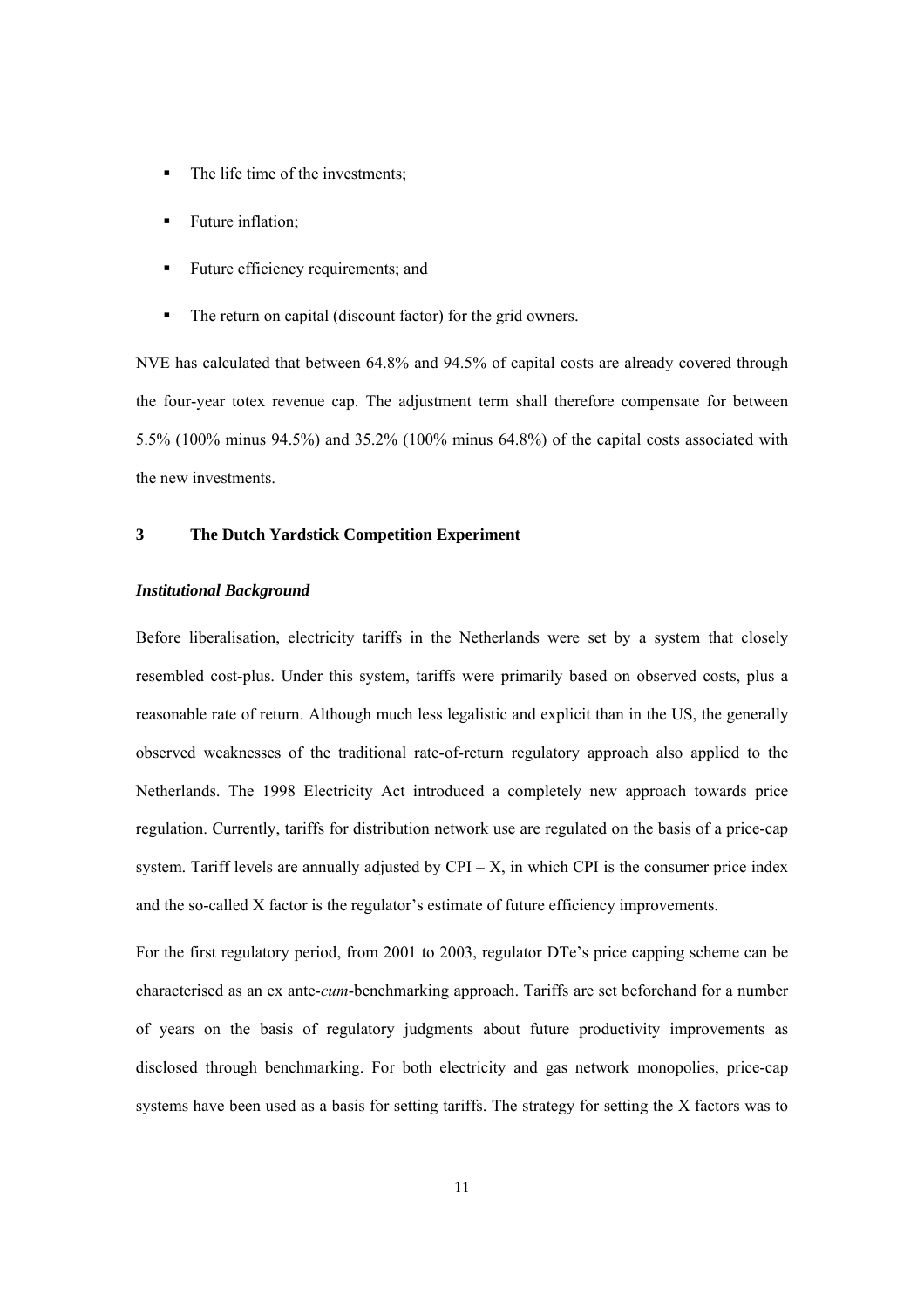drive firms towards similar efficiency levels. This was done to create a level playing field, so that yardstick competition could be introduced in the second regulation period lasting from 2004 to 2007 (DTe 2002).

### *Price Regulation*

In the second incentive-based regulatory period (2004-2006), DTe decided to move towards fully-fledged yardstick regulation of price and quality. However, the application of yardstick competition by DTe is different from the classic textbook approach (Shleifer, 1985). According to Shleifer's original proposal, price is set on the basis of average (*n-1*) costs. In the Dutch case, prices are simply *adjusted* by an X-factor reflecting the *change* in the total factor productivity of frontier-behaving firms. Thus, the yardstick formula is one whereby prices are based on relative changes in productivity rather than on absolute costs.

For each firm, an annual allowed revenue is determined. Based on this, tariffs are set such that the allowed revenue equals the sum of revenues generated by these tariffs and the actual volumes back in 2000. These volumes,  $y_{2000}$ , act as so-called "norm volumes". The calculation is made in the tariff basket where, for each year, prices are set such that a company *i* is allowed to earn the following revenue:

$$
AR_t = \sum p_{j,t} \cdot y_{2000,j,t} .
$$

AR stands for Allowed Revenue and results from the yardstick scheme;  $p_j$  stands for the  $j^{\text{th}}$ tariff/price component. This formula is the starting point for setting annual tariffs.

AR comes from an opening total cost benchmarking and is set on the basis of the yardstick scheme, following the general CPI-X formula:

$$
AR_{t} = (1 - X)^{t} AR_{2003},
$$

where *t* runs through the regulatory years 2004-2006.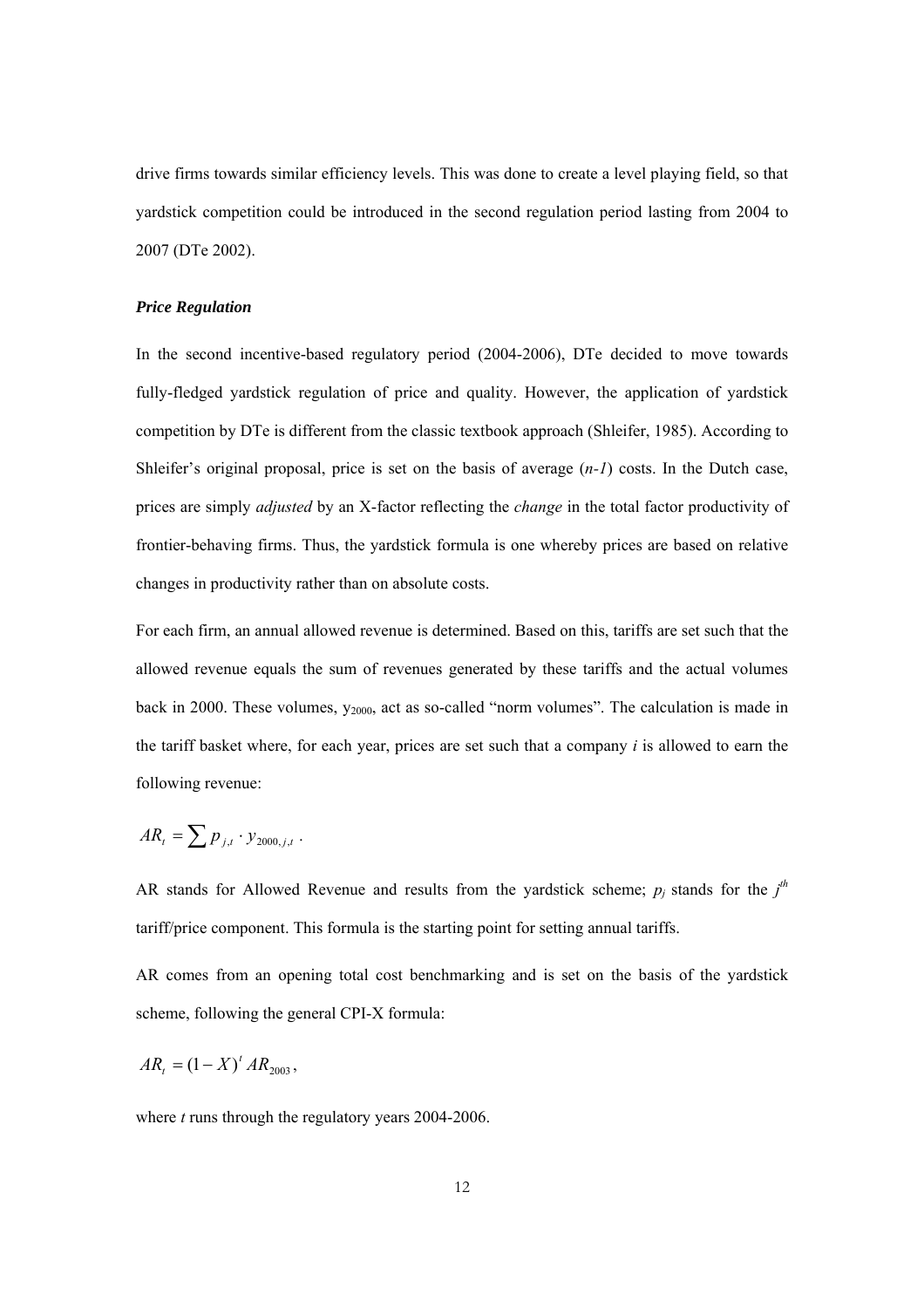#### *The Efficiency Requirement*

So far, the system can be described as a common tariff basket system. The main issue that sets this system apart from others is the way in which the X (efficiency requirement) factor is set. This is done according to the following formula:

$$
(1 - X_i)^3 = \theta_i \cdot (1 - g)^3.
$$

Here,  $\theta_i$  is the efficiency score for each particular company. This efficiency score is based on the 2000 totex Data Envelopment Analysis study (the latest one available in the Netherlands), putting together capital and operating costs, and is adjusted for possible efficiency improvements made in the 2000-2003 period.

The factor *g* is the "frontier shift", measured on the basis of the change in total factor productivity for frontier companies (those with an initial or corrected efficiency score of  $\theta$ =100%).

Note that the X factor is firm-specific, but the g one is the same for all companies. Thus, each company has its own X factor, which consists of two separate components:

- A general target  $(g)$ , which is the same for all companies and is based on the change in total factor productivity throughout 2004-2006; and
- An individual target  $(\theta_i)$  which is set individually by company, and aims at removing initial efficiency differences across companies.

The general idea of the Dutch yardstick system is that prices are adjusted on the basis of realised changes in general productivity (i.e. the frontier shift). This is done by measuring the change in the frontier (as reflected in factor *g*). Factor *g* is determined only by those companies that are 100% efficient on a total (not just operating) cost basis, i.e. those that either initially have a total cost DEA score of 100% or otherwise have caught up to the frontier in the meantime.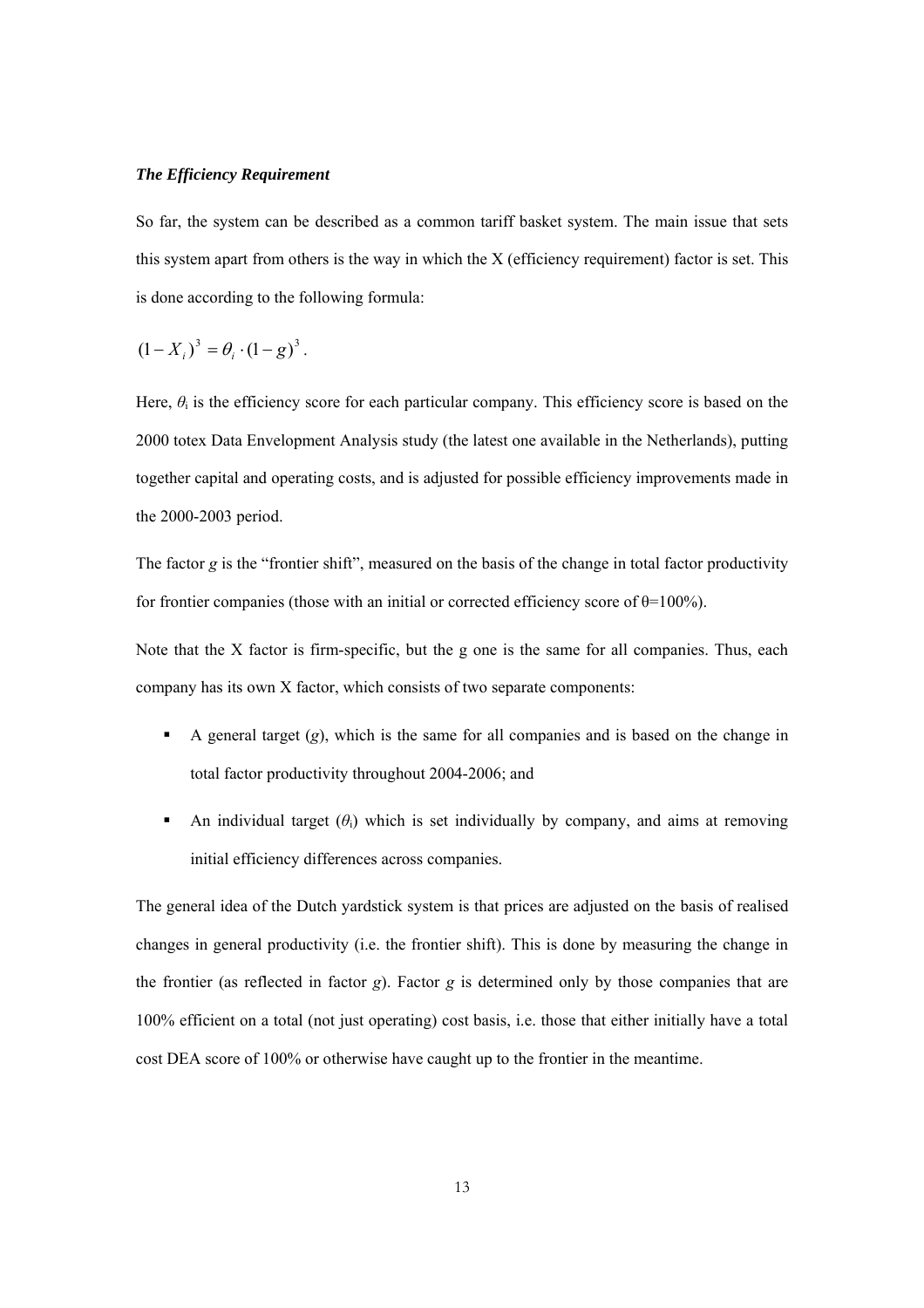The reason for splitting the X factor into two components is to recognise the fact that those companies that are initially inefficient should not be included in the calculation of the frontier shift. Thus, companies that have less than 100% efficiency will be given two targets, namely (1) catching up to the frontier; and (2) shifting with the frontier.

After the second regulatory period, the value of *θ* will be set to one by default. Therefore, DTe will assume that all companies are equally efficient (level playing field) and that no further adjustment is needed to the yardstick scheme. At that stage, the X factor will be set on the basis of *g* only.

# *Yardstick-based Benchmarking*

 $\overline{a}$ 

The value of  $\theta_i$  is known, and directly follows, from the 2000 totex DEA study bundling opex and capex efficiency analysis together. The value of *g* is not known at the start of the period, but can only be measured once the productivity improvements have been achieved ex post. Therefore, DTe will have to forecast *g* at the start of the regulatory period. At the end of the period, DTe will measure the "true" *g* and will correct for any differences – including interest – in the subsequent regulatory period<sup>4</sup>.

On top of the above formulas, a CPI adjustment is applied (CPI-X). Note that, for the purpose of measuring productivity changes and making any appropriate ex post corrections, costs need to be deflated to a common base year.

It is worth noting that, at the start of the third regulatory period, DTe will not yet have full information about costs in the last year of the second period. Therefore, the comparison between the forecast and the actual improvements will exclude this last year. That is, *g* will be based on changes measured in the period 2003–2005.

<sup>4</sup> DTe's forecast for *g* during the first regulatory period was 1.5% *per annum*.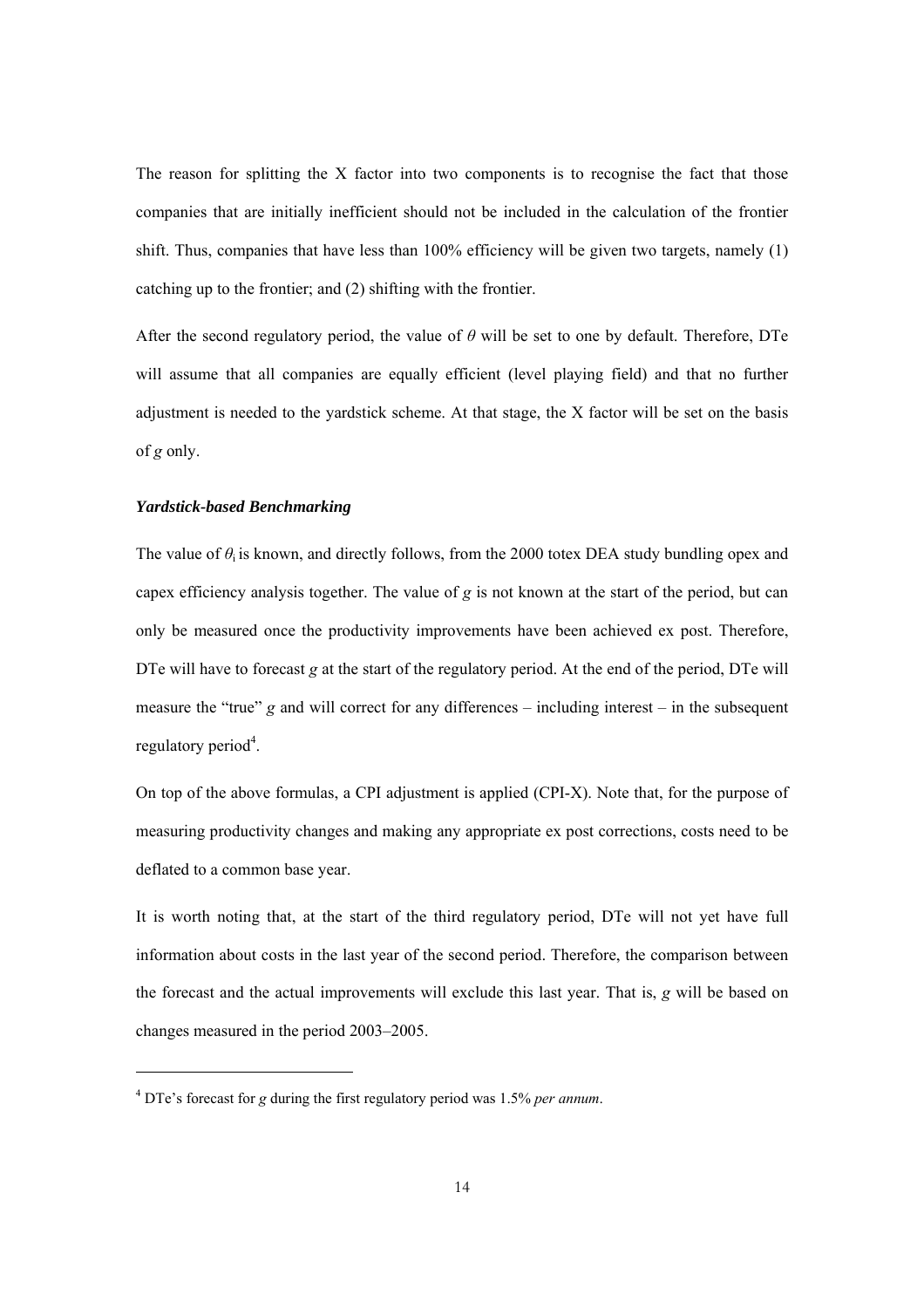The factor *g* is derived from the relative change in the productivity of frontier companies. Here, productivity means TFP, i.e. it is defined in terms of an index number consisting of a ratio of weighted outputs to weighted inputs.

As regards inputs, DTe uses the following cost items:

- Operating cost (opex);
- Standardised depreciation (d); and
- Return on standardised book values (WACC times the Regulatory Asset Value or RAV).

Inputs are weighted equally, i.e. the single input in the comparative efficiency exercise is simply given by:

Totex =  $O$ pex + d + [WACC x RAV].

As an output, DTe uses a so-called "proxy" output which is defined as the weighted sum of sold quantities (measured by the number of customers, kWh, kW, etc.) for all customer classes.

The weighting is made on the basis of predefined factors which are set by DTe. The weighting factors correspond to an average tariff basket for the industry.

In the totex efficiency analysis, a company becomes efficient if its costs per proxy output in 2002 are less than or equal to the projected/target efficient level (which is the efficient, or frontier, cost level obtained under totex DEA). The general view of the regulator is that a company will be labelled a 'frontier' company if it managed to achieve the efficiency improvement required by its DEA score in 2000 by the end of the regulatory period. Any super-efficiency achievements will be pocketed, in the form of unregulated extra profits, by the over-achievers.

Once a company reaches the frontier, it will be considered fully efficient in the future 'by default'. That is, all firms with a DEA score of 100% in the 2000 benchmark by definition will stay on the frontier – irrespective of their performance afterwards. This is a courageous, albeit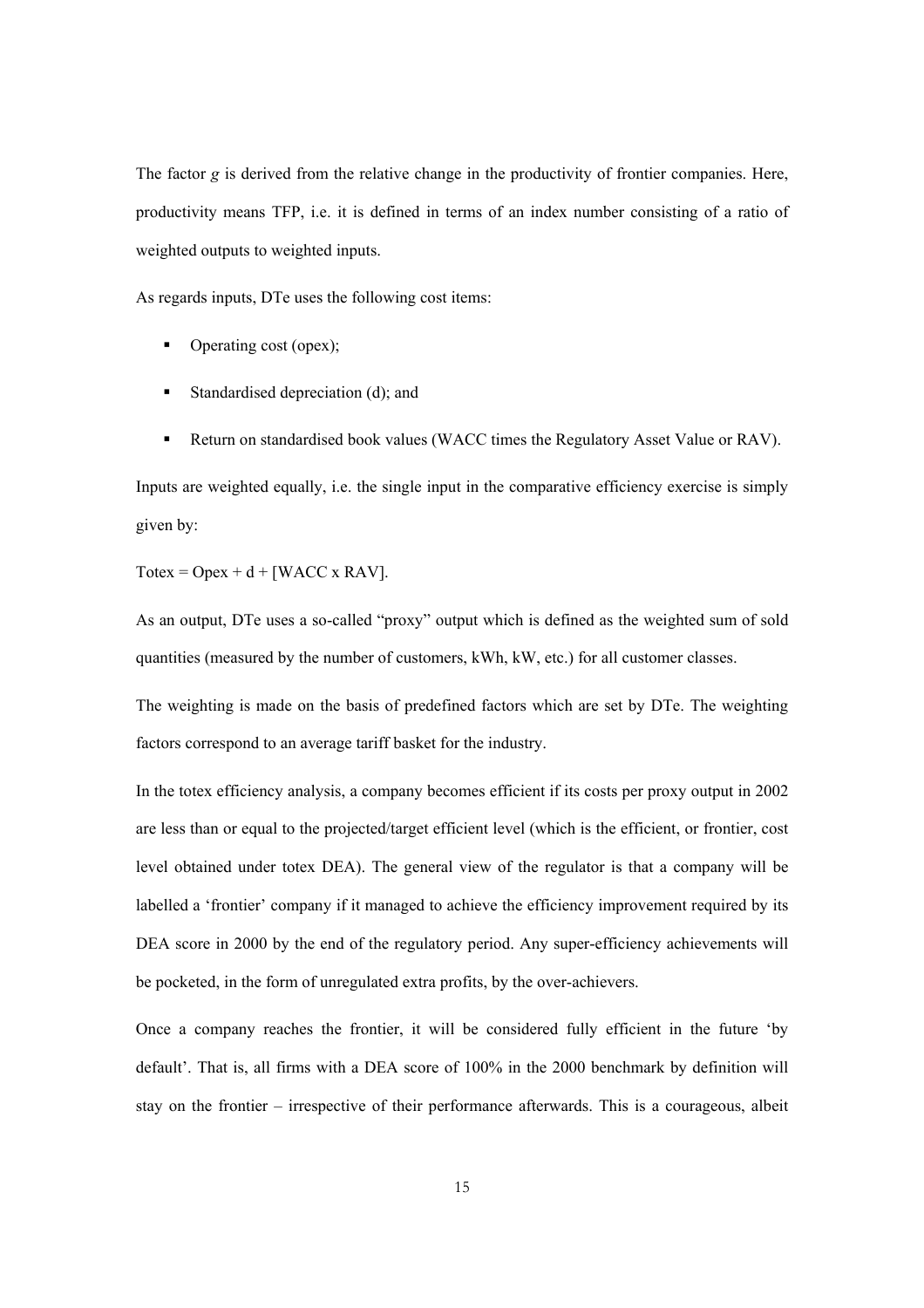potentially faulty, policy assumption which might turn out to be wrong *ex post* because of efficiency leapfrogging.

# **4 Evaluation**

Under the totex approach, the problem of investment assessment may be effectively bypassed. Furthermore, as the totex approach does not distinguish between opex and capex, the firm (as well as society) may also achieve efficiency gains by trading-off between labour and capital inputs. Under the totex approach, the regulator does not need to develop a view as to whether a given investment proposal should be allowed or not. Rather, the regulator will consider the actual total cost (including investments) incurred by the firm and set the X factor based on the analysis of such costs.

#### *Capex Measurement*

Differently from opex, the measurement of capex is more problematic. Investments are typically undertaken at different time intervals and tend to considerably vary in size. Investment lumpiness might be characterised by substantial fluctuations in the cash spending from year to year, which could lead to misleading results in the benchmarking analysis. Averaging capex spending for a number of years can partially smooth out the numbers but not completely account for differences, in particular when companies might turn out to be at different points in their investment cycles.

The superior alternative is to represent capex as an estimate of annual capital consumption. Under this framework, a stream of annual investment figures is converted into a stock of assets (on which a return is paid) and a stream of annual depreciation figures. In this case, annual capital consumption is measured as the sum of the capital cost components: return on assets and depreciation. This method replicates the classical regulatory accounting scheme used to establish the allowed revenue for the companies.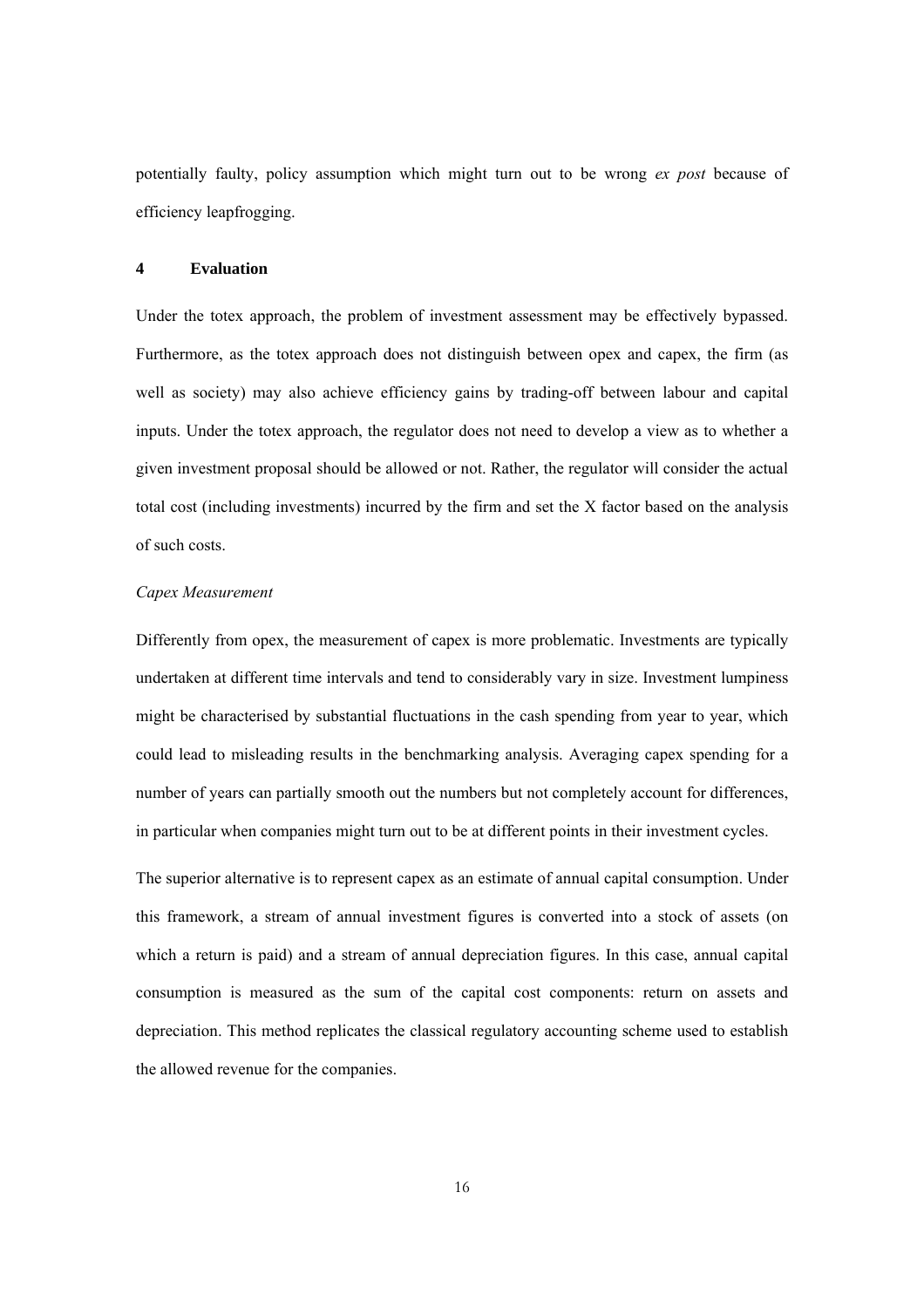#### *Long-Term Nature of Investments*

 $\overline{a}$ 

There is an important problem to be considered under the totex approach. This is related to the long-term nature of investments. Capex (depreciation and return)<sup>5</sup> is spread over a number of years and therefore, ideally, the benchmarking analysis would need to consider a long enough period of time rather than taking only a snapshot of costs during a single year.

As the example from the below Table shows, the costs in a given year can be strongly influenced by the timing of investments. In this simple example, firms A1 and B1 both invest an amount of 400. In the long run, these firms will face the same level of depreciation costs. However, the firms differ in their timing of the investments. Firm A1 invests primarily in the last year while for firm B1, most investments are conducted in the first year. As can be observed, the effect of this is that firm B1 has high depreciation costs in the early years and relatively low depreciation costs in the later years.<sup>6</sup> If the benchmarking analysis considered only a single year, say the second year, firm A1 would turn out to be very efficient as it would have much lower costs (50) as compared with firm B1 (88). The reverse would apply if the benchmarking analysis were conducted later in time, e.g. in the last year.

This example demonstrates the importance of considering multiple years in a totex benchmarking analysis. Multi-year analysis, however, would make the benchmarking analysis more data demanding and therefore less practical. Consideration should also be given to the fact that the analysis may be hampered because of differences in cost measurement resulting from different accounting conventions in the treatment of capital costs. Consider the above example once more. Firms A1 and A2 (or B1 and B2) both have the same investment pattern, but use different depreciation periods. Because of this, their depreciation costs measured in the same year tends to

<sup>&</sup>lt;sup>6</sup> For simplicity purposes, only depreciation costs are compared. Similar effects would, however, apply to returns too.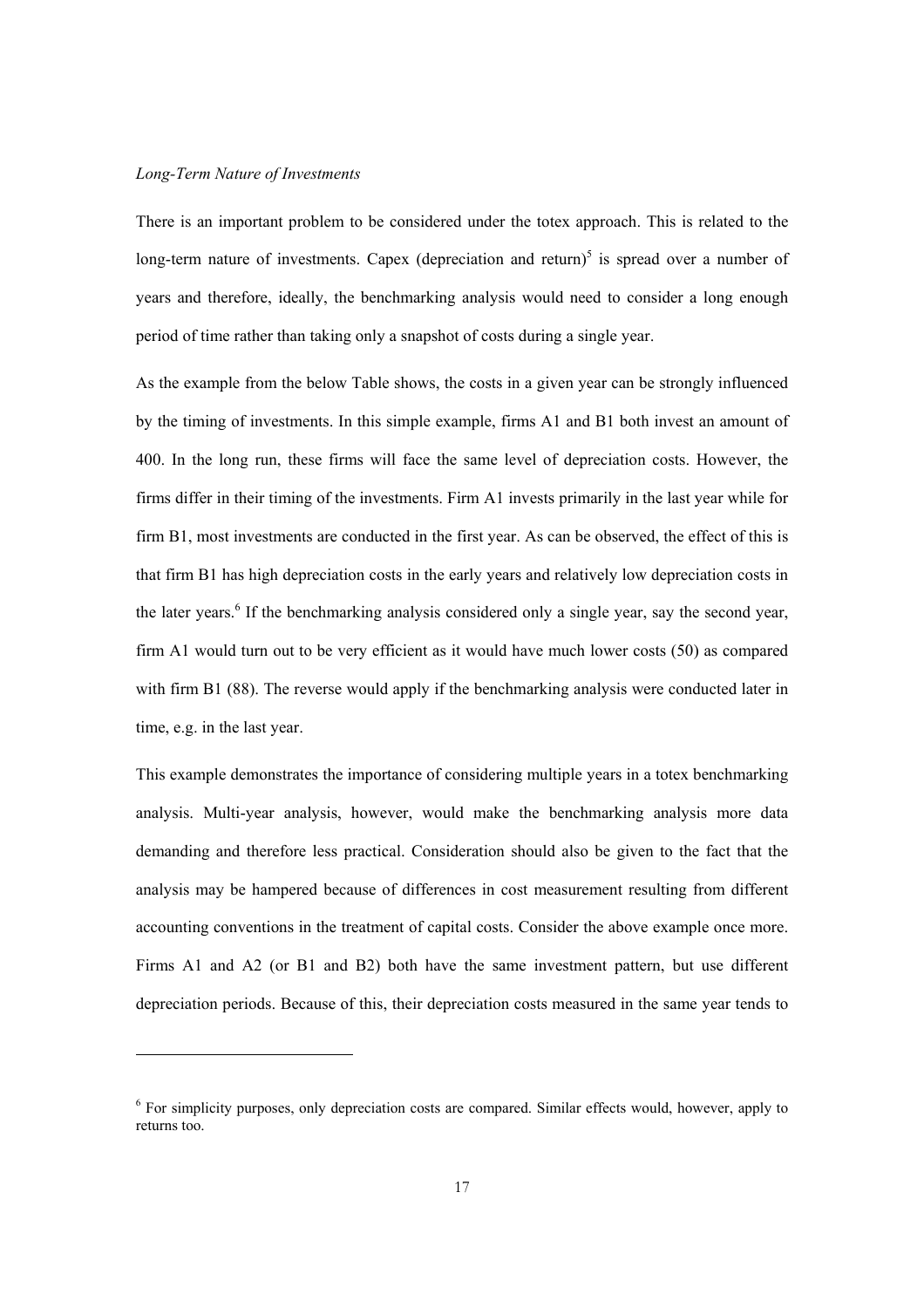be different. Firm A1, which uses a depreciation period of four years, has lower costs in the earlier years than firm  $A2$  – the latter using a shorter period of two years. Conversely, in the later years, firm A1 still incurs depreciation costs while firm A2 would have already depreciated all assets.

Although the examples provided here are simplified, they illustrate the basic problem of how ignoring the long-term nature of investments can distort the benchmarking results. Even though in the long run firms will have invested at similar levels, their costs would still fluctuate from year to year, reflecting differences in investment timing and accounting policies. Including multiple years in the analysis could solve this issue, but it would also make the analysis more data demanding. This is particularly true if the firms considered in the analysis have been using different accounting conventions throughout. Performing a backwards calculation of book and depreciation values could eliminate monetary effects resulting from such differences. However, there may be a problem in obtaining such historical data, in particular given the relative long lifetimes of assets in the electricity distribution business.<sup>7</sup>

*Table 1. Simplified example of the impact of different depreciation policies and investment timing. All firms invest the same amount over a period of three years and use straight-line depreciation, but differ in the timing of these investments and the depreciation period. Although in the long run depreciation costs are the same, annual depreciation varies considerably.* 

j

 $<sup>7</sup>$  In the Netherlands for example, lack of suitable data made any accurate correction of capital costs</sup> difficult. This was an important factor in leading the regulated firms to reject the benchmarking analysis conducted by the Dutch regulator (Ajodhia et al., 2003).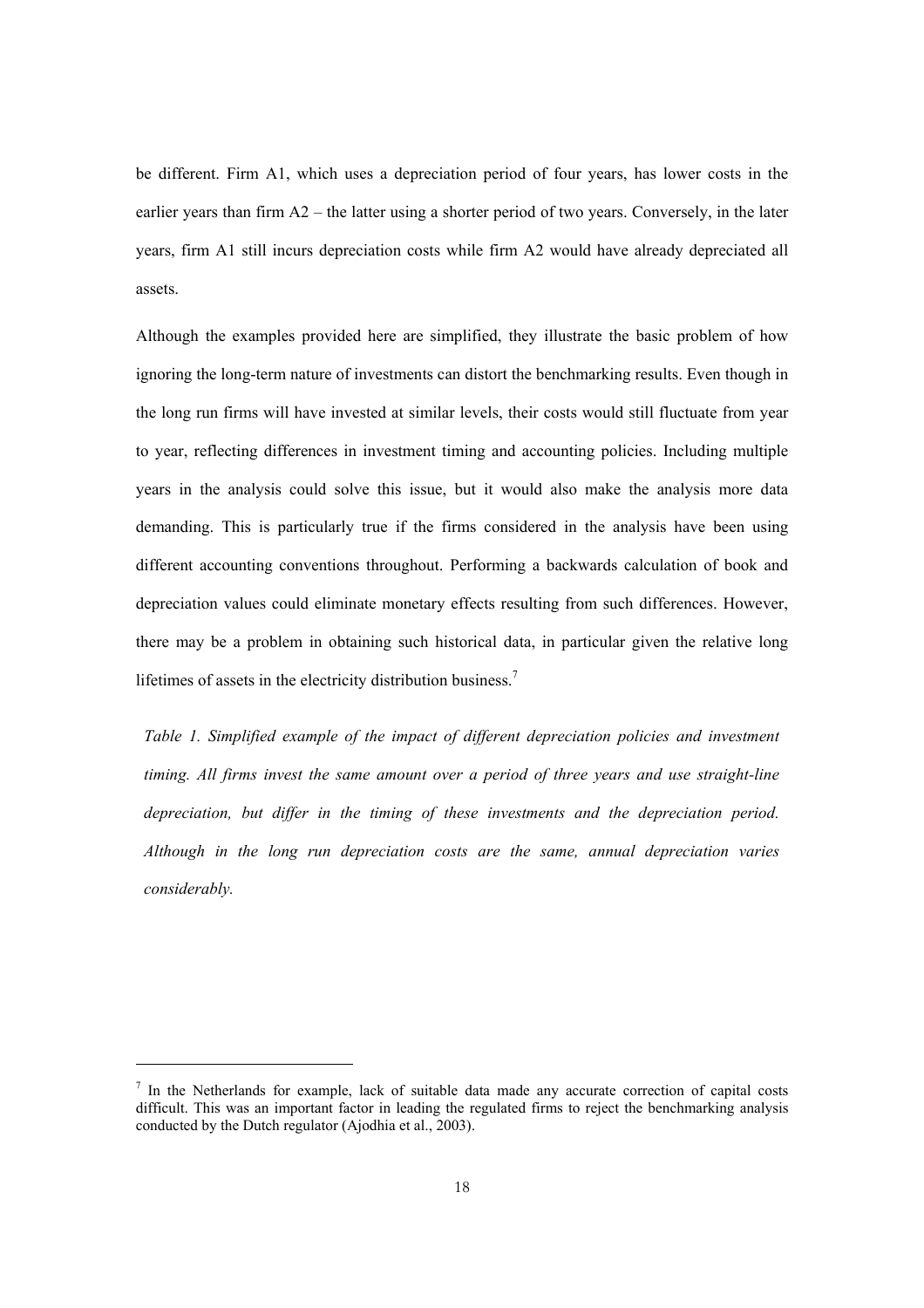| Firm A1 (depreciates in 4 years) |                    |                                                        |                  |     |                                  |            | Firm B1 (depreciates in 4 years) |     |                                                        |                                  |     |  |
|----------------------------------|--------------------|--------------------------------------------------------|------------------|-----|----------------------------------|------------|----------------------------------|-----|--------------------------------------------------------|----------------------------------|-----|--|
|                                  |                    | Depreciation (mln.<br>EUR) for investments in<br>vear: |                  |     | Depreciation<br>Costs (mln. EUR) |            |                                  |     | Depreciation (mln.<br>EUR) for investments in<br>vear: | Depreciation<br>Costs (mln. EUR) |     |  |
|                                  | Investment         |                                                        |                  |     |                                  |            | Investment                       |     |                                                        |                                  |     |  |
| Year                             | (mln. EUR)         | 1                                                      | $\mathbf{2}$     | 3   |                                  | Year       | (mln. EUR)                       | 1   | $\mathbf{2}$                                           | 3                                |     |  |
|                                  | 100                | 25                                                     |                  |     | 25                               |            | 300                              | 75  |                                                        |                                  | 75  |  |
| 2                                | 100                | 25                                                     | 25               |     | 50                               | 2          | 50                               | 75  | 13                                                     |                                  | 88  |  |
| 3                                | 200                | 25                                                     | 25               | 50  | 100                              | 3          | 50                               | 75  | 13                                                     | 13                               | 100 |  |
| 4                                |                    | 25                                                     | 25               | 50  | 100                              | 4          |                                  | 75  | 13                                                     | 13                               | 100 |  |
| 5                                |                    |                                                        | 25               | 50  | 75                               | 5          |                                  |     | 13                                                     | 13                               | 25  |  |
| 6                                |                    |                                                        |                  | 50  | 50                               | 6          |                                  |     |                                                        | 13                               | 13  |  |
| Total                            | 400                | 100                                                    | 100              | 200 | 400                              | Total      | 400                              | 300 | 50                                                     | 50                               | 400 |  |
|                                  |                    |                                                        |                  |     |                                  |            |                                  |     |                                                        |                                  |     |  |
| Firm A2 (depreciates in 2 years) |                    |                                                        |                  |     |                                  |            | Firm B2 (depreciates in 2 years) |     |                                                        |                                  |     |  |
|                                  |                    |                                                        |                  |     |                                  |            |                                  |     |                                                        |                                  |     |  |
|                                  | Depreciation (mln. |                                                        |                  |     |                                  |            | Depreciation (mln.               |     |                                                        |                                  |     |  |
|                                  |                    | EUR) for investments in                                |                  |     | Depreciation                     |            |                                  |     | EUR) for investments in                                | Depreciation                     |     |  |
|                                  | vear:              |                                                        | Costs (mln. EUR) |     |                                  | vear:      |                                  |     | Costs (mln. EUR)                                       |                                  |     |  |
|                                  | Investment         |                                                        |                  |     |                                  |            | Investment                       |     |                                                        |                                  |     |  |
| Year                             | (mln. EUR)         | 1                                                      | 2                | 3   |                                  | Year       | (mln. EUR)                       | 1   | $\mathbf{2}$                                           | 3                                |     |  |
| 1                                | 100                | 50                                                     |                  |     | 50                               | 1          | 300                              | 150 |                                                        |                                  | 150 |  |
| 2                                | 100                | 50                                                     | 50               |     | 100                              | 2          | 50                               | 150 | 25                                                     |                                  | 175 |  |
| 3                                | 200                |                                                        | 50               | 100 | 150                              | 3          | 50                               |     | 25                                                     | 25                               | 50  |  |
|                                  |                    |                                                        |                  |     |                                  | 4          |                                  |     |                                                        | 25                               | 25  |  |
| 4                                |                    |                                                        |                  | 100 | 100                              |            |                                  |     |                                                        |                                  |     |  |
| 5                                |                    |                                                        |                  |     |                                  | 5          |                                  |     |                                                        |                                  |     |  |
| 6<br><b>Total</b>                | 400                | 100                                                    | 100              | 200 | 400                              | 6<br>Total | 400                              | 300 | 50                                                     | 50                               | 400 |  |

## *Controllability*

Whatever is directly under managerial control in the short run is deemed as controllable. Controllable costs include for example the costs of maintenance, personnel, office rents, transportation, etc. In the long run, ideally, investments are also controllable as the firm is free to determine its investment policy and the proper mix between capex and opex. This is, in particular, important for the application of the totex approach whereby controllability is extended to the capital cost components.

Moreover, as explained earlier in this paper, benchmarking analysis is usually backward-looking and therefore it implies (when applied to totex) controllability over investments undertaken in the past. However not every investment and, correspondingly, annual capital measurement (return and depreciation) is in reality truly controllable. There may be some cost items that cannot be considered as being within the company's scope of control both in the short *and* long run. Therefore, these non-controllable costs should not be included in the benchmarking analysis but instead, they should be passed through. While the differences in the companies' operational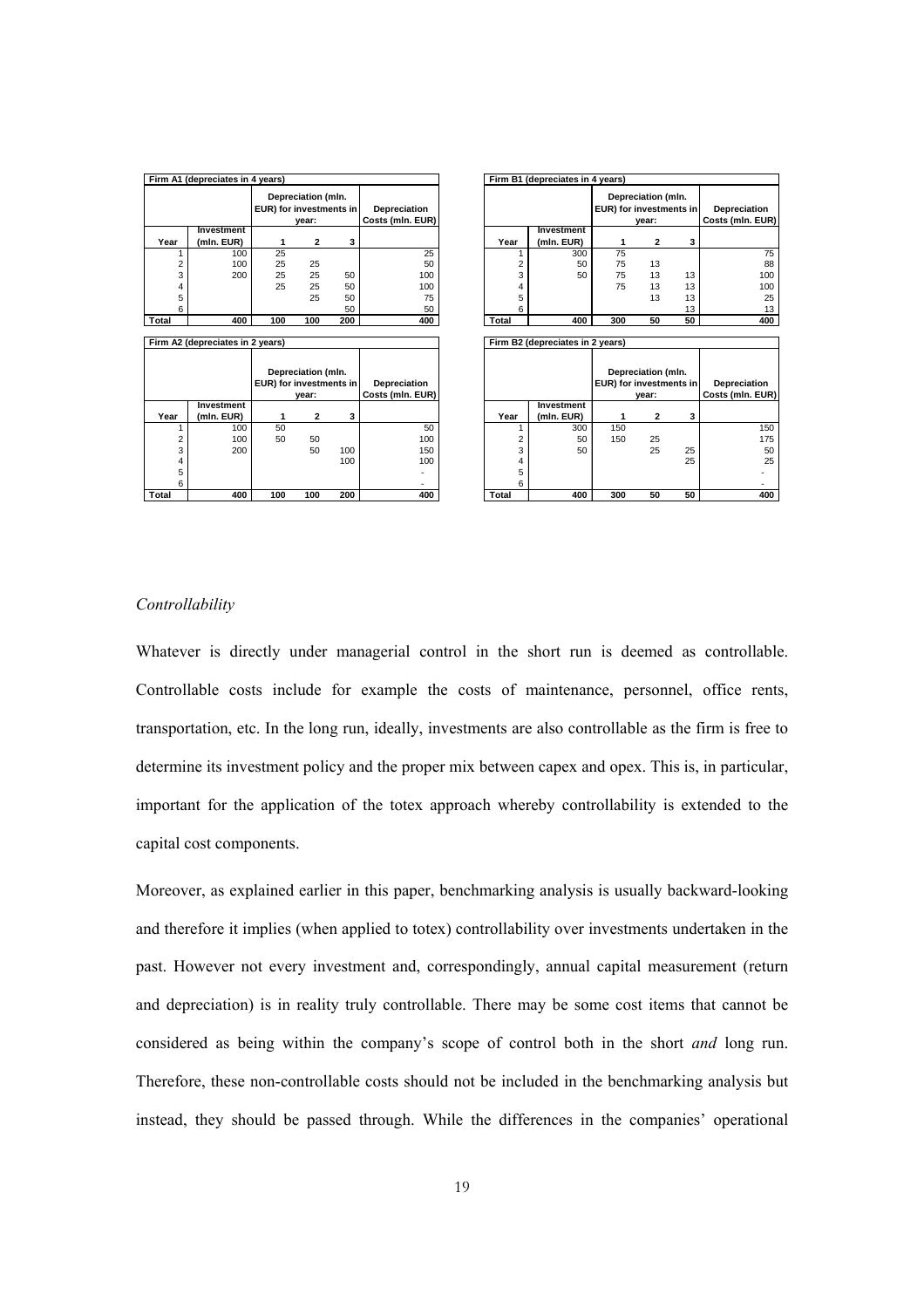environment and the corresponding objective cost differences can be reasonably considered in the model specification via additional output variables, there are still two additional factors that should be accounted for: externally imposed requirements and historically inherited constraints.

Typical non-controllable cost items stemming from externally imposed requirements are:

- force-majeure related costs;
- state security-related costs;
- environmental compliance costs;
- legislation and regulation compliance costs; and
- costs stemming from other externally-imposed requirements (e.g. rents and leases, rights of way etc.).

All these costs may be relevant for the provision of the regulated network service but should be excluded from benchmarking.

The second more difficult factor deals with the question of whether and to what extent the costs incurred in the past could be considered controllable today – due to the reason that decisions made in the past by a different management team cannot always be reversed by the company's current management team. This argument is even stronger if equity control has changed in the past and the company's shareholders today are different from the past. Finally, based on currently available knowledge, it may be difficult to distinguish clearly whether past decisions were correct or not as such decisions only reflected the knowledge, information and technologies available at that time.

To account for such historical per-conditions, the regulator may decide to exclude the assets acquired before a certain threshold date (e.g., to only consider the assets acquired in the last 20 years or so). While this approach appears reasonable and practicable, it may raise questions as to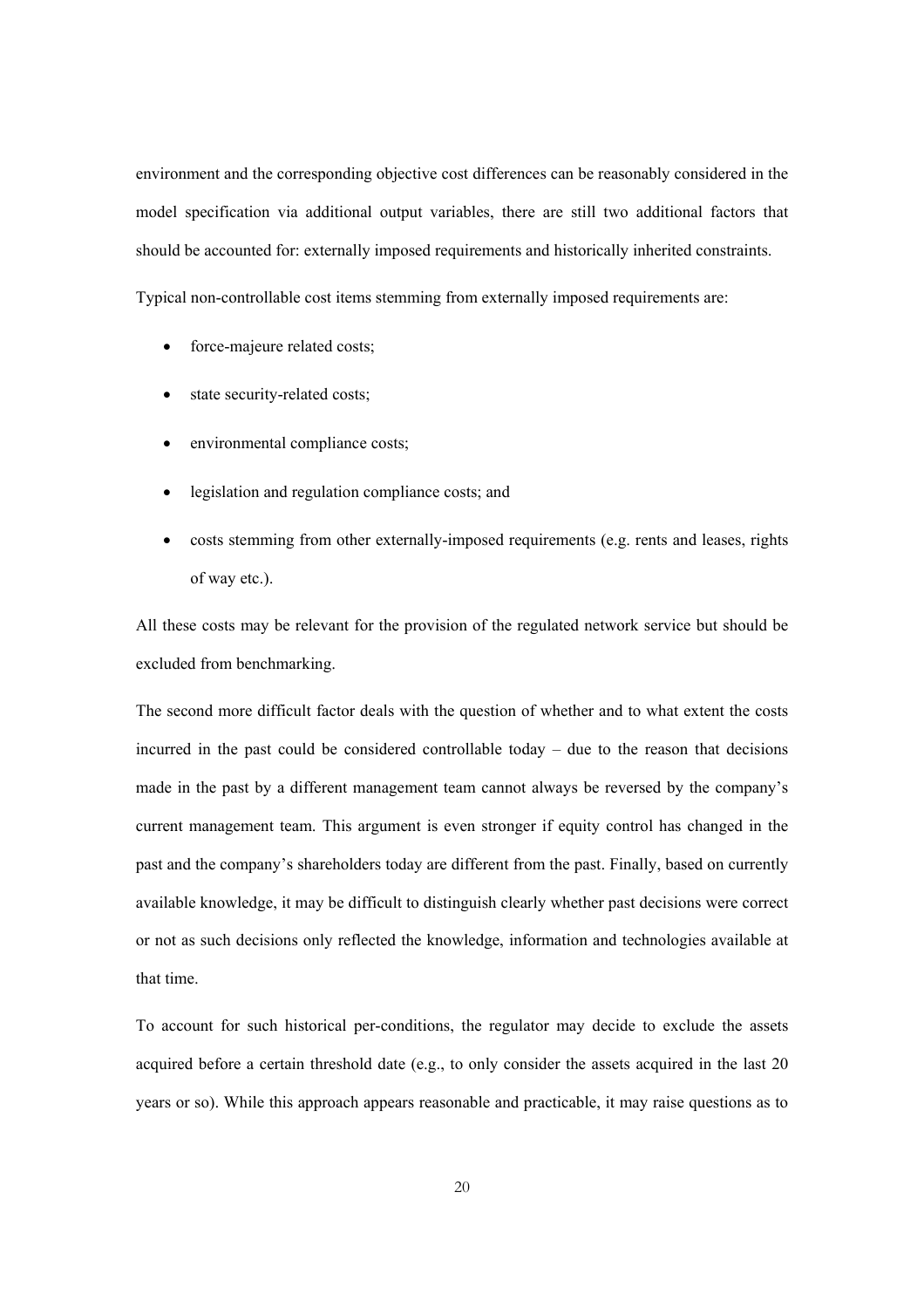whether the choice of the appropriate backward-looking window period is fair to all of the benchmarked companies. For example, companies that had relatively young networks at the start of the window period and consequently spent less in the following years will appear to be more efficient than the companies that inherited older networks before the threshold date and therefore had to spend more afterwards.

# **5 Concluding remarks**

Regulation of networks based on total cost benchmarking, as opposed to building-blocks and separate cost assessments, carries an obvious theoretical advantage in terms of creating a level playing field and ensuring that efficiency frontiers are set by regulators on a fair and achievable basis (hence avoiding the 'double jeopardy' problem). Furthermore, under the totex approach, the problem of investment appraisal as encountered under the more traditional building blocks approach is of less regulatory concern.

However, the application of regulatory analysis based on total cost benchmarking should be accompanied by a number of considerations to ensure that the analysis is practically feasible, as well as theoretically advantageous.

The totex approach may provide a stable and attractive long-run equilibrium, but may require some additional considerations, in particular for non-repetitive or unique investments. The regulator will usually use information on past observed capex cost out-turns in setting the capex forecast for similar projects in future periods. The extent to which past capex cost out-turns provide useful information in setting future capex forecasts obviously depends on how much the capex projects undertaken in the past are similar to those proposed for undertaking in the future. In the case of capex projects which are repeated regularly (either because the asset involved has a short life or because the firm has a number of very similar assets which must be replaced on an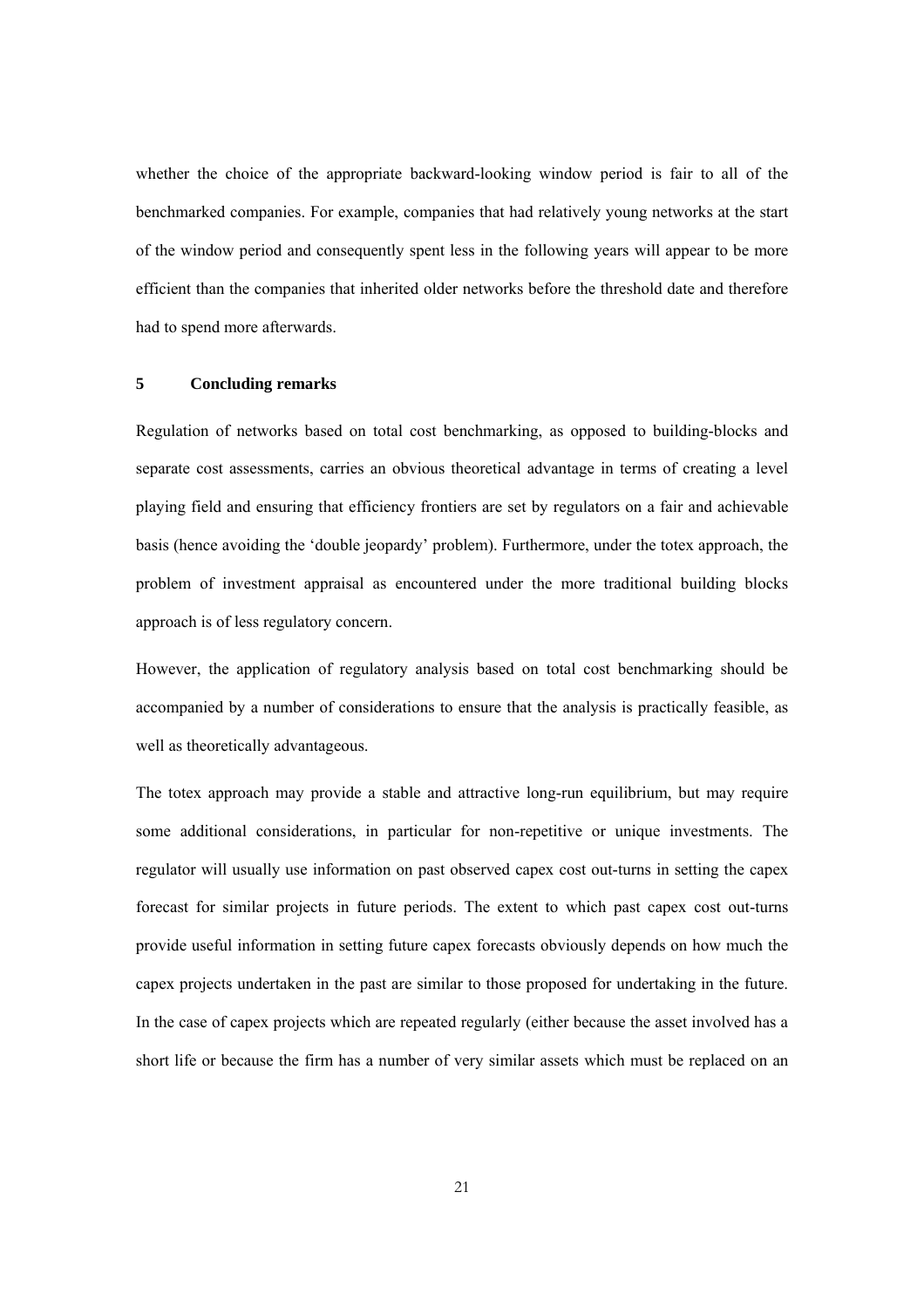on-going and rotating basis), past cost out-turns may be a very good signal of the likely future cost out-turn.

In contrast, in the case of capex projects which are repeated very infrequently or not at all, the past cost out-turn(s) provide little information about the cost of capex projects in the future. A typical case of infrequently repeated projects are those reflecting the investments cycles stemming from the history of past network developments. Under such circumstances, some (not necessarily all) companies may face a 'cliff-edge' investment problem due to a number of ageing assets reaching the end of their useful life more or less simultaneously.

The regulator can undertake the following measures to mitigate this problem:

- measure capex via the annual 'capital consumption', defined by the depreciation and return on capital (or as an annuity) in order to smooth out the time profile of the capital consumption itself;
- average out the annual capital consumption over a number of years;
- group the benchmarked companies in sub-samples with a similar asset age structure;
- apply a capital cost standardisation approach if there are differences in depreciation policies.

This implies that the regulator will need historic information for investments undertaken in the past. The non-controllable cost items stemming from externally imposed requirements will need to be removed from the totex cost volume used in the benchmarking exercise. Regulators can decide to limit the backward-looking period to account for constrained controllability resulting from historical pre-conditions. This limitation, however, can induce disputes as to whether the threshold date allows for the fair and equal treatment of all the benchmarked companies.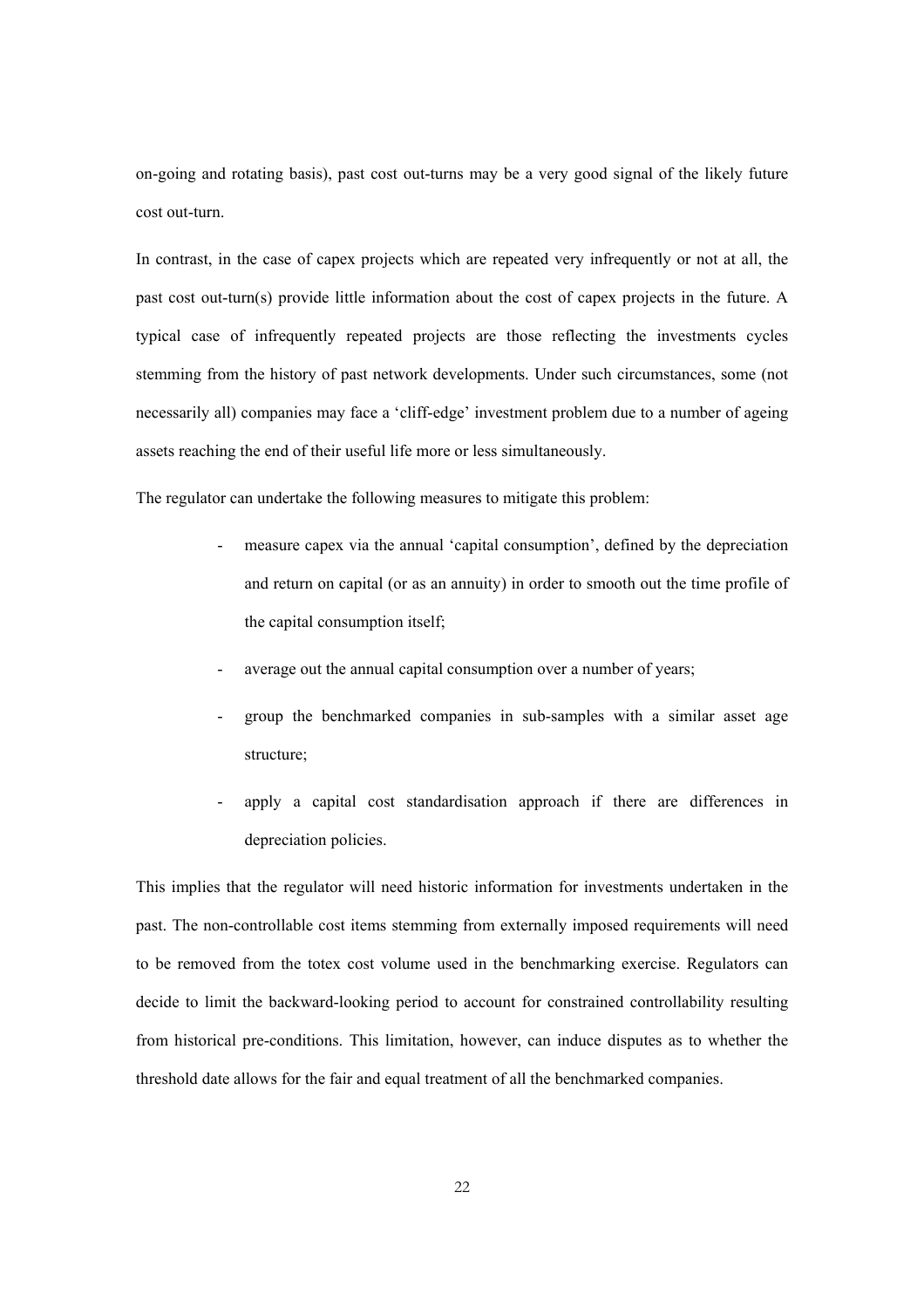Finally, quality regulation must be set up to counteract possible quality degradation incentives in response to the totex (or even yardstick) scheme. The interfaces of total benchmarking results with the revenue requirement schemes, and the general logic of the price control should be kept. This has been recognised by both the Dutch and Norwegian regulators. In these two countries, quality incentive schemes based on optimal quality incentives have now been put in place.

## **References**

- Ajodhia, VS , Petrov, K and Scarsi, GC (2003), Benchmarking and its applications, Zeitschrift für Energiewirtschaft Vol. 27 No. 4, pp. 261-74.
- Ajodhia, VS, Petrov K (2004). Establishment of Cap Regulation and Determination of Efficiency factor X for Electricity Networks, European Transactions on Electrical Power (ETEP) Vol. 14 No. 2, pp. 97-109.
- Ajodhia, VS, Petrov, K and Scarsi, GC (2004), Quality Regulation and Benchmarking. An application to electricity distribution networks. Zeitschrift für Energiewirtschaft Vol. 28 No. (2), pp. 107-120.
- DTe (2002), "Maatstafconcurrentie, Regionale Netbedrijven Elektriciteit", DTe, Den Haag, (in Dutch) www.dte.nl
- I. Wangensteen, B. O. Uthus: "Will income cap regulation and benchmarking affect the Norwegian distribution utilities' DA/DSM activities?", DA/DSM Conference Madrid, 28 – 30 September 1999.